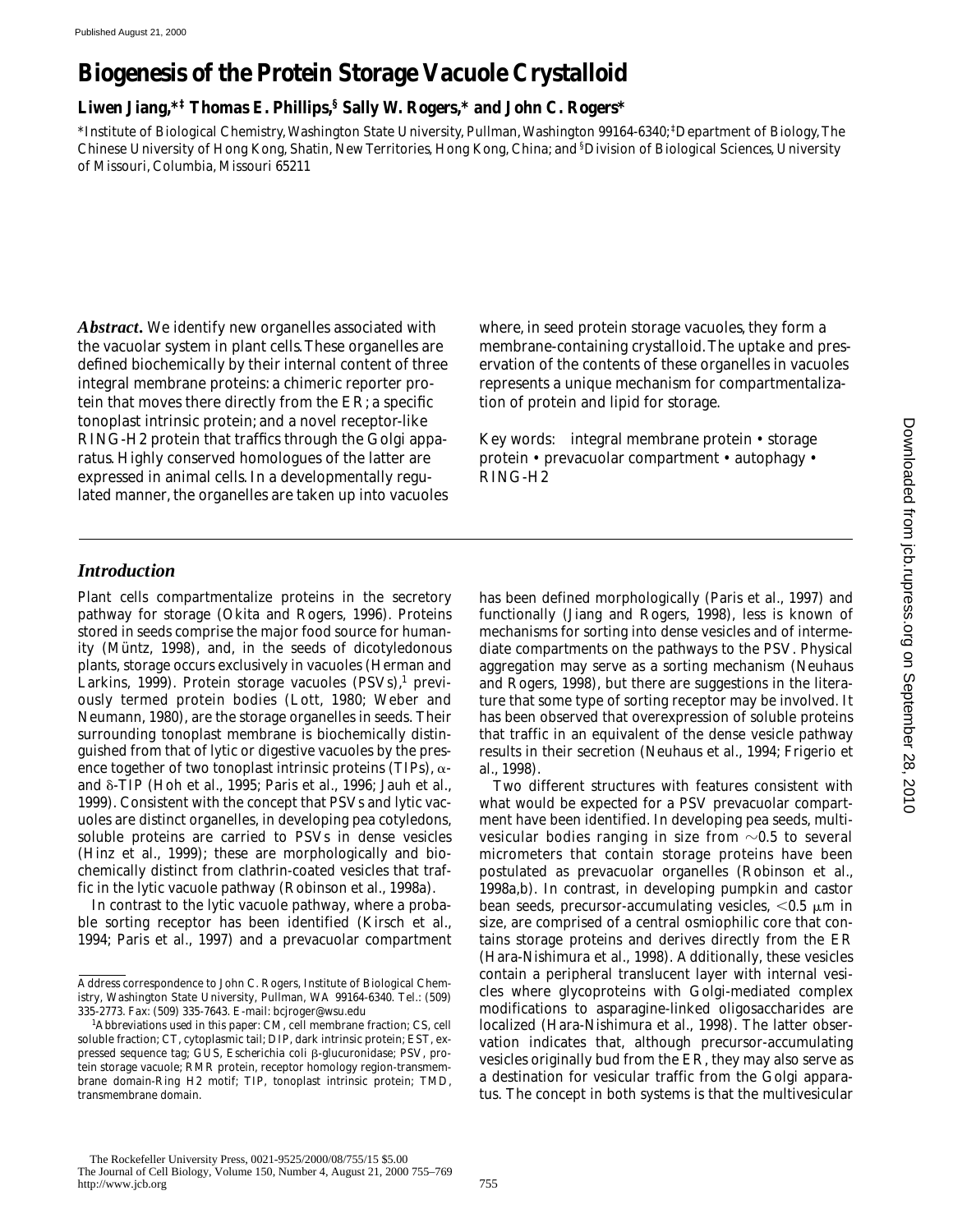bodies (Robinson et al., 1998a) and precursor-accumulating vesicles (Hara-Nishimura et al., 1998) fuse with developing PSVs to deliver their cargo.

Consideration of the plant PSV system is complicated by the fact that PSVs in most seeds are complex organelles with three distinct components: (1) a matrix that contains most of the soluble storage proteins; (2) a crystalloid composed of unknown proteins organized in a lattice structure; and (3) globoid cavities that may contain phytic acid or oxalate crystals (Lott, 1980; Spitzer and Lott, 1980; Weber and Neumann, 1980). In contrast, PSVs in legume seeds (including peas) lack crystalloid (Lott, 1980; Weber and Neumann, 1980). The matrix and crystalloid appear to be destinations for different types of proteins. When expressed in transgenic tobacco seeds, the bean seed storage proteins, phaseolin and phytohemagglutinin, were localized to the PSV matrix (Greenwood and Chrispeels, 1985; Hoffman et al., 1987; Sturm and Chrispeels, 1988), whereas the maize 15-kD zein was localized to the PSV crystalloid (Hoffman et al., 1987). The origin of the crystalloid and its functional implications are not known.

In addition to the results from precursor-accumulating vesicle studies (Hara-Nishimura et al., 1998), the results from studies of traffic of chimeric integral membrane proteins to vacuoles in tobacco suspension culture protoplasts indicated that some membrane components of organelles in the PSV pathway may derive directly from the ER (Jiang and Rogers, 1998). A chimeric protein comprised of a lumenal reporter domain attached to only the transmembrane domain (TMD) of the probable vacuolar sorting receptor BP-80 trafficked from the ER through the Golgi apparatus to the lytic vacuole pathway. In contrast, attachment of the 15–amino acid COOH-terminal cytoplasmic tail (CT) of the PSV-specific  $\alpha$ -TIP caused that reporter (now designated the  $\alpha$ -TIP CT reporter or Re-F-B- $\alpha$ ) to move directly from the ER, bypassing the Golgi apparatus, to a second type of vacuole. This vacuole was also the destination of intact  $\alpha$ -TIP, when it and the chimeric reporter were expressed together, and, therefore, was considered to be a PSV equivalent in the tobacco protoplasts (Jiang and Rogers, 1998).

Here, we have used transgenic tobacco plants expressing the  $\alpha$ -TIP CT reporter to dissect more details of this ER to PSV pathway. We show that the reporter protein localizes to small organelles in root tip cells and developing seeds that are marked by the presence of a unique tonoplast intrinsic protein termed dark intrinsic protein (for DIP; Culianez-Macia and Martin, 1993) and are predominantly located in the cytoplasm. As seed development proceeds, these organelles are taken up by PSVs and aggregate such that they form the crystalloid in mature seeds. These organelles also represent an intermediate for vesicular traffic from the Golgi apparatus because they abundantly accumulate a unique receptor-like protein of the ReMembR-H2 (RMR) protein family that acquires Golgi-specific asparagine-linked oligosaccharide modifications. The structure of RMR proteins and their pattern of secretory pathway traffic indicate that they may assist in protein sorting into a vesicle pathway leading to the PSV, or may function to assemble other proteins within the crystalloid matrix.

# *Materials and Methods*

General methods for construction of recombinant plasmids, screening of cDNA libraries and characterization of cloned inserts, transient expression of recombinant proteins in tobacco suspension culture cells, and preparation and characterization of antibodies have been previously described (Paris et al., 1997; Rogers et al., 1997; Jiang and Rogers, 1998)

### *Cloning of RMR Protein cDNAs*

Two *Arabidopsis* expressed sequence tag (EST) sequences (these data are available from GenBank/EMBL/DDBJ under accession No. Z35151 and Z34589) were identified from BLAST searches (http://www.ncbi. nlm.nih.gov/) using the NH<sub>2</sub>-terminal 400–amino acid sequence of  $VSR<sub>At-2</sub>$ (Paris et al., 1997) as a query. The corresponding plasmids were obtained from the *Arabidopsis* Biological Resource Center (http://aims.cps.msu. edu/aims) and used to screen an *Arabidopsis* cDNA library provided by Dr. John Walker (University of Missouri, Columbia, MO; Paris et al., 1997). The cDNA inserts from clones JR700, corresponding to Z34589, and JR702, corresponding to Z35151, were sequenced on both strands (Paris et al., 1997). These sequences have been submitted to GenBank with accession numbers AF218807 and AF218808, respectively.

#### *Agrobacterium-mediated Transformation and Generation of Transgenic Tobacco Plants*

Plasmid PLJ-4 (Jiang et al., 1995) was used as a basis for constructing a transformation vector. The coding sequence for the  $\text{Re-F-B-}\alpha$  reporter protein was inserted into PLJ-4 as a HindIII-SacI fragment to give construct 650. Plasmids PLJ-4 and 650 were separately transferred from *Escherichia coli* HB101 to the *Agrobacterium* strain LBA 4404 by triparental mating as previously described (Jiang et al., 1995). Transformation and regeneration of kanamycin-resistant transgenic tobacco plantlets were performed as previously described (Jiang et al., 1995). Transgenic plantlets were either maintained in a magenta box by transferring shoots to new media, or transferred to the greenhouse and grown to maturity for seed collection. The stages of seed development were estimated by tagging flowers at the time of anthesis just as the petals opened and began to turn pink.

#### *Antibodies*

A recombinant protein representing the lumenal portion (NT) of the JR702 protein (residues 17–155) with six His residues at the COOH terminus was expressed in *E*. *coli*, purified as described (Rogers et al., 1997), and used for immunization of a rabbit. A synthetic peptide, acetyl-DART-STGEPPASESTP-amide corresponding to residues 272–287 of JR702, in its cytoplasmic tail (CT), was synthesized by Alpha Diagnostic International, and also used for immunization of a rabbit. These antibodies were affinity-purified (Rogers et al., 1997) before use. Preparation of affinitypurified antialeurain antibodies (Jiang and Rogers, 1998) and antibodies specific for the COOH-terminal cytoplasmic tail of four tonoplast intrinsic proteins (Rogers et al., 1997; Jauh et al., 1999) have been described. To detect  $\alpha$ -TIP, we used the Mab38A mouse mAb (Næsted et al., 2000). To reduce possible cross-reactivity with tobacco proteins, acetone powder prepared from tobacco tissues was used to absorb the antialeurain antibodies before their use in immunofluorescence. The sources and use of the anti-FLAG monoclonal and antiplant complex glycan (Jiang and Rogers, 1998), and anti–mung bean vacuolar pyrophosphatase (Jauh et al., 1999) antibodies have been described. Antisera to tobacco class I vacuolar chitinase and to  $\beta$ -1,3-glucanase were provided by Dr. F. Meins (Friedrich Miescher Institute, Basel, Switzerland). Affinity-purified fluorochrometagged secondary antibodies were purchased from Jackson ImmunoResearch Laboratories. The JIM84 rat mAb directed against Lewis a–containing N-glycans (Fitchette et al., 1999) was provided by Dr. C. Hawes (Oxford Brookes University, Oxford, UK).

#### *Transient Expression*

The Re-F-R-R reporter protein construct contains the transmembrane domain and cytoplasmic tail from JR702 fused to the mutated proaleurain-FLAG linker sequences from construct 491 (Jiang and Rogers, 1998). To prepare the construct, two oligonucleotides were designed and used to generate PCR fragments. The 5' primer contained an EcoRI site, followed by the FLAG sequence and the coding sequence for 24 amino acids from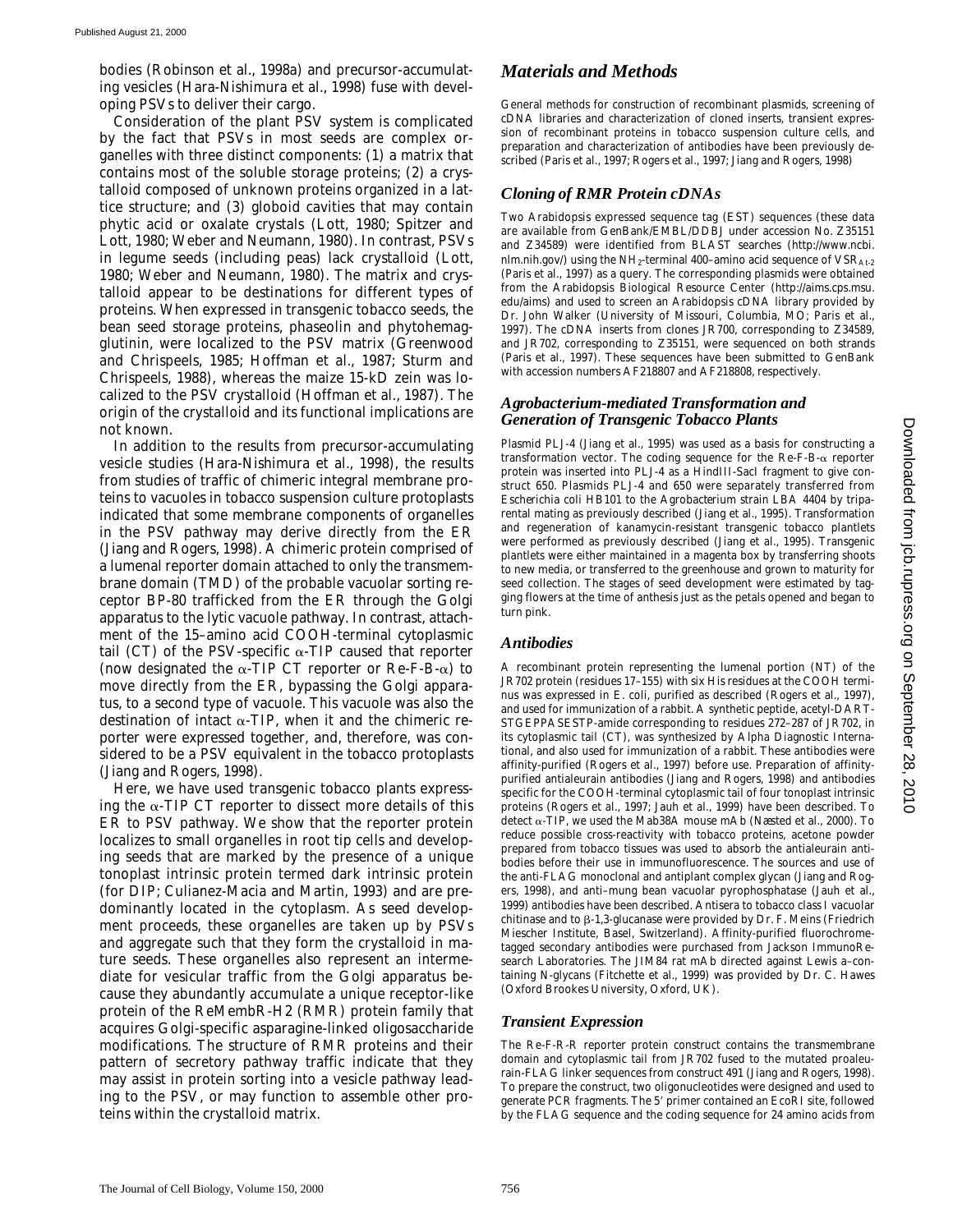JR702, beginning with residue 148. The 3' primer contained a SacI site, followed by a stop codon and the last 24 JR702 codons, all in inverted order. JR702 DNA was used as a template for amplification. The resulting PCR fragment was digested with EcoRI and SacI and cloned into the EcoRI-SacI interval of construct 491 to yield construct 727. The fidelity of the construct was confirmed by restriction mapping and sequencing. Transient expression, cell labeling, subcellular fractionation, and immunoprecipitation were performed as previously described (Jiang and Rogers, 1998).

#### *Confocal Immunofluorescence Studies*

Fixation and preparation of cells from root tips and of tissue for paraffinembedded sections, and their labeling and analysis by epifluorescence and confocal immunofluorescence have been described previously (Paris et al., 1996; Jauh et al., 1998, 1999). The extent of colocalization of two antibodies in confocal immunofluorescence images from both root tip cells and mature seed sections, and from protoplasts coexpressing  $\alpha$ -TIP protein and a chimeric reporter protein in transient expression experiments, was quantitated as described previously (Jiang and Rogers, 1998). Controls to ascertain the specificity of double labeling experiments were performed as previously described (Jauh et al., 1999). Additionally, we confirmed that the labeling pattern for an antibody used individually matched the pattern obtained with the same antibody when used in double labeling experiments.

#### *Electron Microscopy*

Mature tomato and tobacco seeds, and immature developing tobacco seeds were scored to open the seed coat, and then fixed with 3.7% paraformaldehyde, embedded, sectioned, and studied by immunocytochemistry as previously described (Paris et al., 1997). For these studies, anti-DIP, anti- $\delta$ -TIP, and antialeurain antibodies were used at 20  $\mu$ g/ml; anti-RMR NH2-terminal and COOH-terminal antibodies were used in combination, each at 10  $\mu$ g/ml. The primary antibodies were detected with 10 nm gold-labeled goat anti–rabbit IgG (Nanoprobes).

#### *Purification of PSV Crystalloids*

Pumpkin (*Cucurbita* sp., var. Small Sugar) seeds were purchased from the Lockhart Seed Company. Crystalloids were purified using modifications of the methods of Tully and Beevers (1976) and Hara-Nishimura et al. (1982). All procedures were performed at  $4^{\circ}$ C. 20 g of dry cotyledons were homogenized in 40 ml of glycerol in a Waring blender at high speed. The homogenate was poured through four layers of cheesecloth and centrifuged at 1,100 *g* for 10 min. PSVs were collected by centrifugation at 41,000 *g* for 20 min; the pellet was resuspended in 30 ml glycerol and again centrifuged at 41,000 *g* for 20 min. This pellet was identified as the PSV preparation. PSVs were disrupted by vigorously resuspending the pellet in 10 ml of 5 mM Tris-HCl, pH 8.5, 1 mM EDTA (TE buffer), and then fractionated by centrifugation onto a discontinuous step gradient prepared from 7 ml of 68% sucrose, 7 ml of 45% sucrose, and 7 ml of 30% sucrose (all in TE buffer) at 78,000 *g* for 2 h. The fraction above the 30% sucrose layer was identified as the matrix. The pellet was again resuspended in 10 ml TE buffer by vortexing and washed by centrifugation into a second discontinuous gradient comprised of 5 ml of 80% sucrose and 5 ml of 68% sucrose (both in TE buffer) at 78,000 *g* for 2 h. The pellet was resuspended in 5 ml TE and filtered through a layer of Miracloth (Calbiochem); the resulting suspension was identified as the crystalloid preparation. The protein was measured by the method of Bradford (1976) using BSA as a standard. The following total protein was recovered in each fraction: matrix, 350 mg; 30% sucrose surface, 54 mg; 30–45% interface, 46 mg; 45–68% interface, 72 mg; 68% surface (second gradient), 24 mg; and crystalloid, 12.8 mg.

#### *Quantitation of Lipid*

Samples of the crystalloid preparation and of the material collected at the surface of the 68% sucrose cushion from the second gradient were pelleted at 10,000 and 100,000 *g*, respectively. Each pellet was resuspended in 0.5 ml of ethanol/benzene  $90:1$  and dried thoroughly at  $35^{\circ}$ C under a stream of nitrogen. The fatty acyl components of lipids in the dried pellets were converted to fatty acid methyl esters and quantified by gas chromatography using an external standard as previously described (Browse et al., 1986).

# *Results*

#### *Expression of the*  $\alpha$ *TIP CT Reporter (Re-F-B-* $\alpha$ *) in Transgenic Tobacco Plants*

A direct ER to PSV-like compartment is marked by traffic of the Re-F-B- $\alpha$  reporter protein in tobacco suspension culture cells (Jiang and Rogers, 1998). To further characterize this pathway, we stably expressed this reporter protein (Fig. 1 A) in tobacco plants via *Agrobacterium*-mediated transformation (Jiang et al., 1995). Expression of the reporter protein in various independent transgenic plants was confirmed by immunoprecipitation using antialeurain/ FLAG antibodies (Fig. 1 B). As shown in Fig. 1 B, membrane-associated (CM) full-length reporter protein was detected in extracts from five transgenic plants expressing the reporter protein (construct 650, lanes 7–16) but not from a control plant expressing *Escherichia coli*  $\beta$ -glucuronidase (GUS [Jefferson et al., 1987]; construct PLJ-4, lanes 5 and 6). The sizes of the reporter proteins detected in the transgenic plants were indistinguishable from that of the same reporter transiently expressed in the protoplast





*Figure 1.* Expression of the  $\alpha$ -TIP CT reporter protein (Re-F-B- $\alpha$ ) in transgenic tobacco plants. (A) Schematic illustration of  $\mathrm{Re}\text{-}\mathrm{F}\text{-}\mathrm{B}\text{-}\alpha$ (Jiang and Rogers, 1998), which contains mutated proaleurain (open box with X indicating mutated vacuolar targeting sequence), a FLAG epitope (F, vertical gray rectangle), BP-80 transmembrane domain (TMD, black box), and the  $\alpha$ -TIP COOH-terminal cytoplasmic tail (CT, thin gray rectangle). The numbers below the construct indicate the length, in amino acid residues, of each of the components. (B) Detection by immunoprecipitation of Re-F-B- $\alpha$  in transgenic plants. Root tips collected from several independently transformed transgenic plantlets (lanes 5-16; PLJ-4 = control plant expressing  $\beta$ -glucuronidase (GUS); 650 = plants expressing Re-F-B- $\alpha$ ) were labeled with [ 35S]methionine and cysteine for 3 h before cell-soluble (CS) and cell membrane (CM) fractions were collected. Each sample was double immunoprecipitated with antialeurain followed by anti-FLAG antibodies (Jiang and Rogers, 1998). Protein samples were separated by SDS-PAGE and detected by fluorography. As positive and negative controls, respectively, protoplasts expressing Re-F-B-a (construct 526) and GUS (construct 221) were labeled and fractionated as before. (arrow) Full-length Re-F-B-a.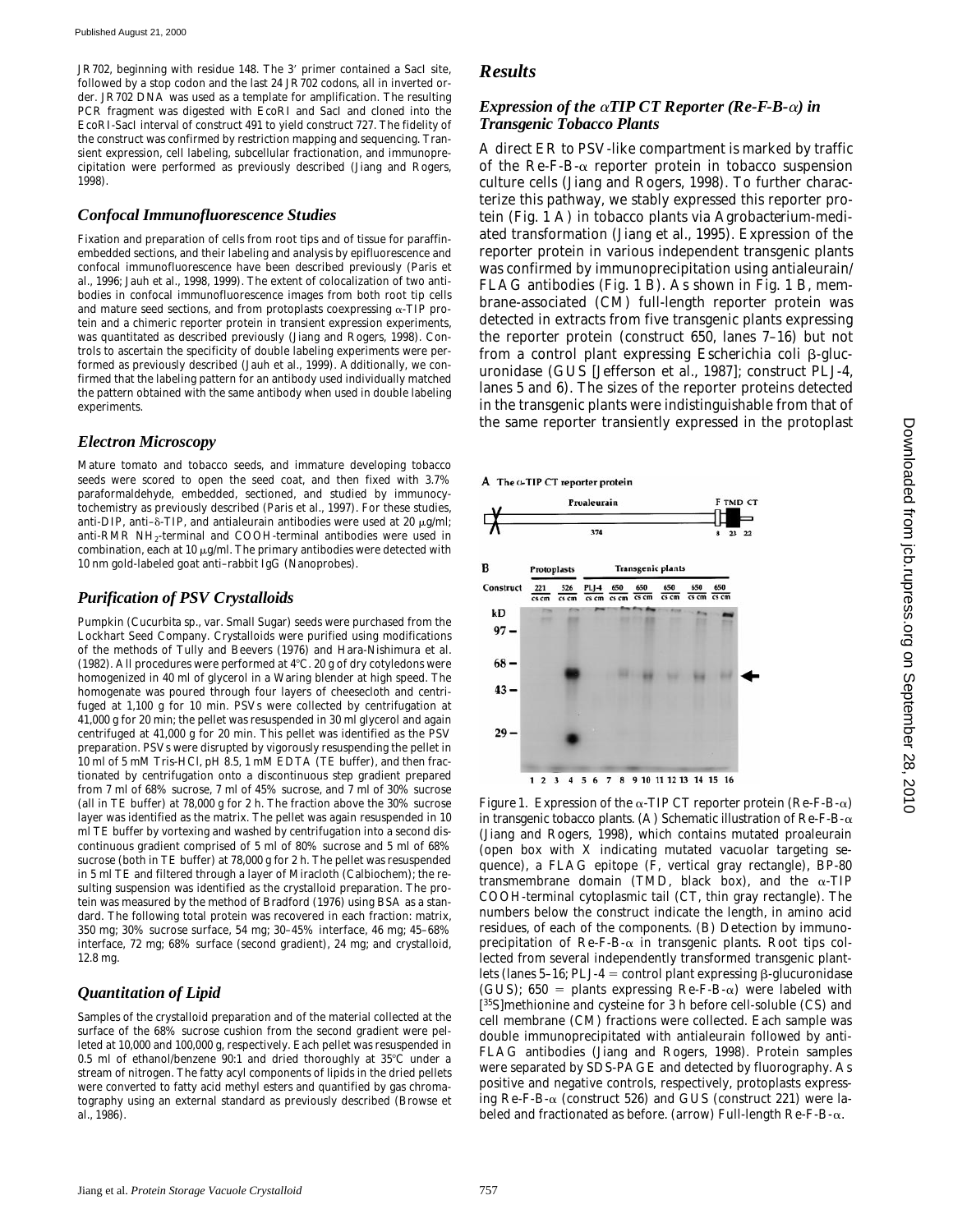

*Figure 2*. Characterization of anti-DIP antibodies. (A) Western blot detection of DIP in tissue extracts from three plant species. (lanes 1, 4, and 7) Extracts from snapdragon (*Antirrhinum majus*); (lanes 2, 5, and 8) extracts from tomato (*Lysopersicon esculentum*); and (lanes 3, 6, and 9) extracts from tobacco (*Nicotiana tabacum*). Asterisk indicates the position of DIP; and M indicates molecular mass markers in kilodaltons. (B) DIP protein in mature seeds disappeared upon germination. Mature tomato (lanes 1–5) and tobacco (lanes 6 and 7) seeds were imbibed in water for up to 4 d and protein extracts were prepared at the times indicated from day 0 (D0) to day 4 (D4). Asterisk indicates DIP.

system (lane 4). The reporter protein was much less abundant in the soluble (CS) fractions from the extracts, and was not present in the CM fraction from protoplasts expressing GUS (lane 2). Thus,  $\text{Re-F-B-}\alpha$  was expressed properly in transgenic tobacco plants.

#### *Characterization of Anti-DIP Antibodies*

DIP is the fourth TIP isoform (Neuhaus and Rogers, 1998) for which we have prepared specific antibodies against using a peptide representing its COOH-terminal sequence (Jauh et al., 1998, 1999). DIP was originally identified as a cDNA from snapdragon (Culianez-Macia and Martin, 1993), but the DIP homologues of tobacco (GenBank X54855) and tomato (U95008) both contain a sequence identical to that of the peptide used for production of our anti-DIP antibodies. When tested by Western blot analysis, the anti-DIP antibodies identified a single protein band of  $\sim$ 22 kD (Fig. 2 A, asterisk) in extracts from seeds and root tips of snapdragon (lanes 1 and 7), tomato (lanes 2 and 8), and tobacco (lanes 3 and 9); this band was absent from all shoot extracts (lanes 4–6). Additionally, the antibodies detected a larger,  $\sim$ 30-kD band in the snapdragon seed extract, and a high molecular mass smear in each of the root tip extracts. Although  $\sim$ 22 kD is smaller than the expected size of 26–29 kD for a TIP, it is similar to that detected for an  $\alpha$ -TIP homologue in pumpkin seeds (Inoue et al., 1995). In this case, the authors showed by  $NH<sub>2</sub>$ -terminal sequence analysis that the smaller size was due to proteolytic cleavage within the first intralumenal loop. We have previously observed similar differences in sizes in TIPs from different sources detected on Western blots (Jauh et al., 1998, 1999). These results are consistent with previous studies showing that DIP and its tobacco homologue, TobRB7, were mainly expressed in seeds and roots (Yamamoto et al., 1991; Culianez-Macia and Martin, 1993). The close correspondence of results from three different plant species strongly argued that the antibodies were indeed specific for DIP protein. Additionally, when extracts were prepared from germinating tomato (Fig. 2 B, lanes 1–5) and tobacco (Fig. 2 B, lanes 6–8) seeds, the DIP protein band (asterisk) decreased upon the onset of germination and disappeared within 3 d of germination. These latter results indicated that accumulation of the DIP protein was tightly linked to storage processes in seeds.

#### *Re-F-B-*a *Localized to A Unique Compartment Marked by the Tonoplast Intrinsic Protein, DIP*

Root tip cells from transgenic tobacco plants were used for immunofluorescence studies to localize the Re-F-B-a reporter protein. Both our antialeurain and anti-FLAG antibodies gave little background staining of control cells, as shown in Fig. 3 A, 1 for anti-FLAG. In contrast, the anti-FLAG and antialeurain antibodies colocalized on round and elongated organelles with diameters of  $1-2 \mu m$  in the cytoplasm of root tip cells from transgenic plants expressing the reporter protein (Fig. 3 A, 2, and Table I). Therefore, in subsequent experiments, we used either antibody to detect the reporter protein.

We screened a variety of antibodies that might label organelles associated with vacuoles (Jiang and Rogers, 1998; Jauh et al., 1999) in an attempt to characterize the organelle associated with the reporter protein. As shown in Fig. 3 A (3 and 4), only the anti-DIP antibodies colocalized with Re-F-B- $\alpha$ , as detected with antialeurain (Fig. 3 A, 3) or anti-FLAG (Fig. 3 A, 4) antibodies. These results were reproducible in studies of  $>200$  cells. It should be noted that most DIP-positive organelles also contained the reporter protein, but occasionally, as shown in Fig. 3 A (4, arrowheads), organelles with a similar staining pattern

*Figure 3.* Re-F-B- $\alpha$  localized to a unique compartment marked by a specific tonoplast intrinsic protein, DIP. (A) Re-F-B- $\alpha$  and DIP colocalize in root tip cells of transgenic tobacco. Root tip cells collected from transgenic control plants expressing GUS (1), transgenic tobacco plants expressing Re-F-B- $\alpha$  (2-6) or tomato plants (7), were fixed and double-labeled with two antibodies. Antialeurain and anti-FLAG antibodies were used to detect the reporter protein. The primary antibodies were detected with either Cy5-conjugated (pseudocolored green) or lissamine rhodamine-conjugated (pseudocolored red) antibodies. When green and red images are superimposed (both), colocalization of antibodies is indicated by a yellow color. Solid arrows in 2–4 indicate examples of organelles where the reporter protein and DIP are present together; arrowheads in 4 indicate a DIP organelle lacking staining for Re-F-B- $\alpha$ . (5) Images of cells labeled for DIP (red) and for the ER marker calnexin (green). The arrows indicate ER stained for calnexin that is separate from organelles stained for DIP (arrowhead). (6) Images of cells labeled for DIP (green) and the Golgi marker JIM84 (red). (7) Merged images of cells labeled with DIP (red) and V-PPase (green, left) or aleurain (red) and V-PPase (green, right) antibodies. (Open arrows) DIP organelles in cytosol; (closed arrows) DIP organelles closely associated with vacuole membranes; (arrowheads) DIP organelles in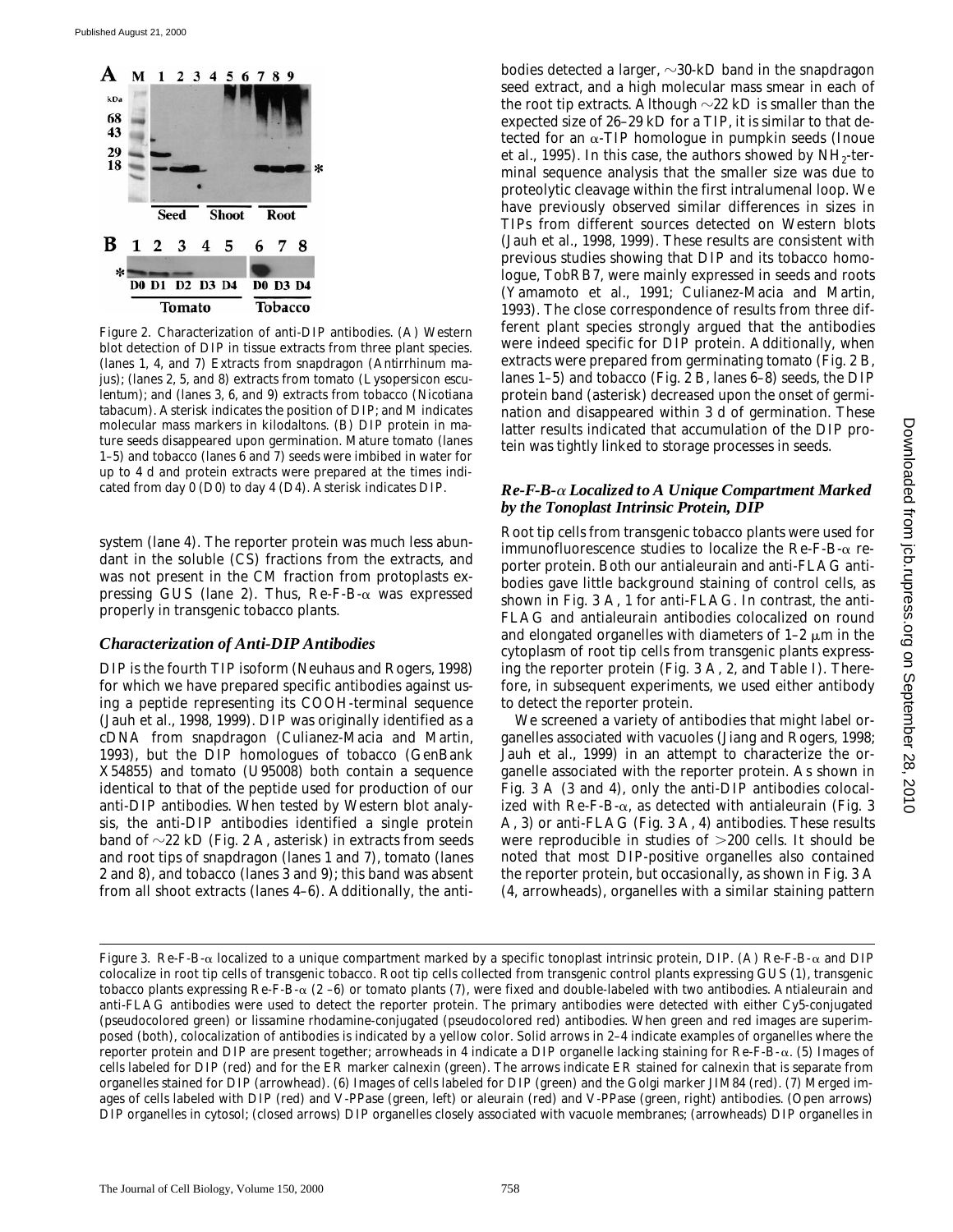

the lumen of vacuoles. (8) Merged images of tomato root tip cells labeled for DIP (red) and  $\alpha$ -TIP (green); symbols as in 6. V-PPase, anti–vacuolar pyrophosphatase; n, nucleus; v, vacuole. (B) Re-F-B-a colocalized with DIP inside PSVs of mature transgenic tobacco seeds. Paraffin-embedded sections were prepared from mature transgenic tobacco seeds from control (1-3) and from Re-F-B- $\alpha$ – expressing plants (4–6) and double-labeled with two antibodies. The panels at the top (1) demonstrate PSVs in a single cell visualized by differential interference contrast (DIC, right), and by staining with anti- $\delta$ -TIP visualized with epifluorescence (left, red color), whereas the remaining panels present confocal immunofluorescence images. n, nucleus. Quantitation of the extent of colocalization for each pair of antibodies for relevant panels is presented in Table I. Bars,  $10 \mu m$ .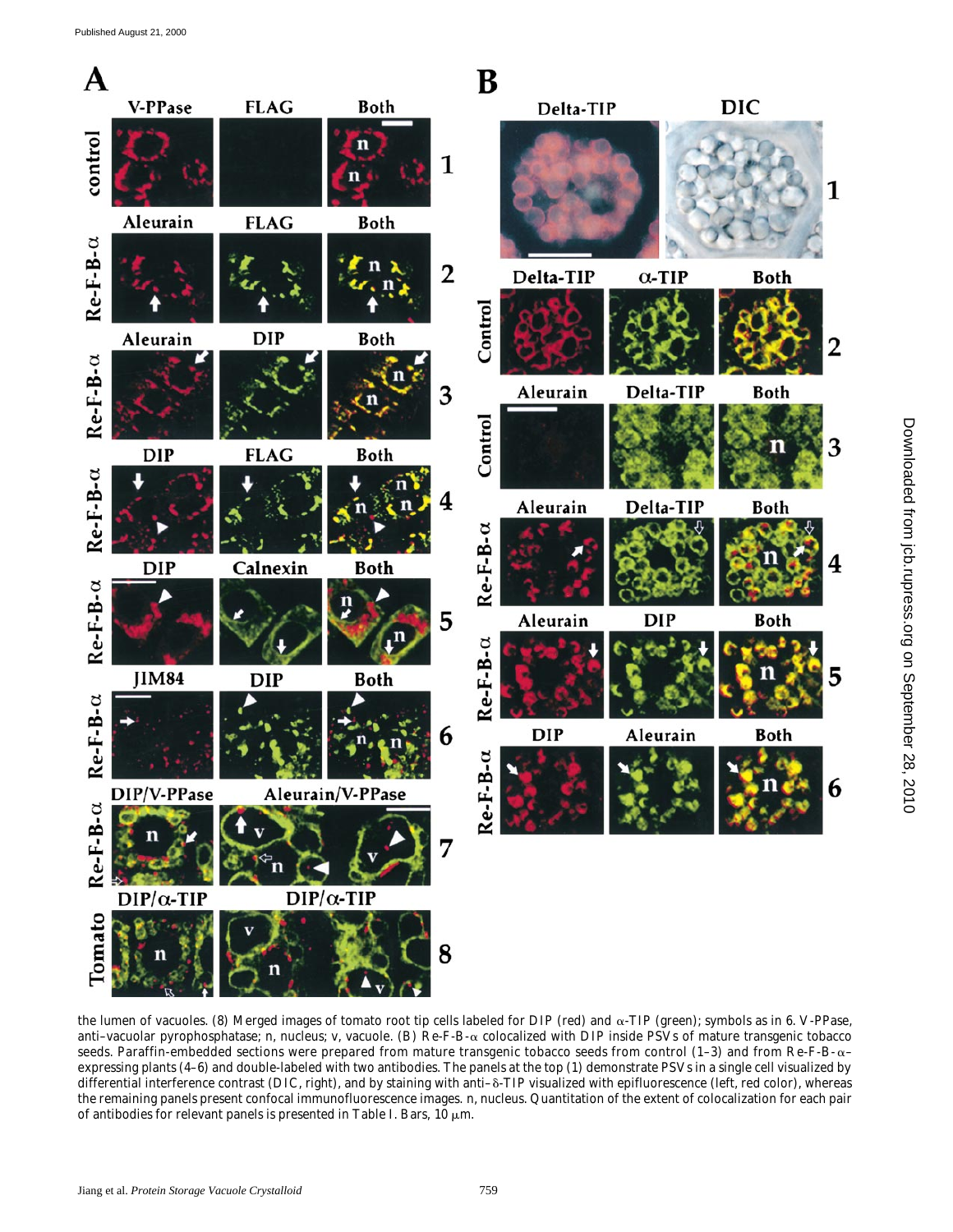*Table I. Quantitation of Antibody Colocalization in Confocal Immunofluorescence Images*

| Antibodies<br>compared | Percent<br>colocalization |  |
|------------------------|---------------------------|--|
|                        | <i>mean</i> $\pm$ SD      |  |

A. Transgenic tobacco root tip cells expressing  $\text{Re-}F-\text{Re-}G$  (Fig. 3 A)

| 1. Aleurain: FLAG                                                        | $93 \pm 8$  | 12 |
|--------------------------------------------------------------------------|-------------|----|
| 2. Aleurain: DIP                                                         | $85 \pm 10$ | 10 |
| 3. DIP:FLAG                                                              | $85 \pm 10$ | 11 |
| 4. DIP:calnexin                                                          | $4 \pm 3$   | 10 |
| B. Transgenic tobacco seeds expressing $\text{Re-F-B-}\alpha$ (Fig. 3 B) |             |    |
| 5. $δ$ -TIP: $α$ -TIP                                                    | $93 \pm 3$  | 17 |
| 6. Aleurain: δ-TIP                                                       | $8 \pm 6$   | 12 |
| 7. Aleurain: DIP                                                         | $95 \pm 5$  | 10 |
| 8. DIP: aleurain                                                         | $95 \pm 7$  | 10 |
| 9. JIM84:DIP                                                             | $7 \pm 4$   | 23 |
| C. Wild-type tobacco seeds (Fig. 5 A)                                    |             |    |
|                                                                          |             |    |
| $10.$ DIP: $δ$ -TIP                                                      | $7 \pm 6$   | 10 |
| 11. Chitinase:DIP                                                        | $12 \pm 8$  | 10 |
| 12. Chitinase:δ-TIP                                                      | $13 \pm 8$  | 10 |
| 13. Chitinase: glucanase                                                 | $95 \pm 5$  | 10 |
| D. Tomato root tip cells (Fig. 8 A)                                      |             |    |
| 14. RMR-NT:RMR-CT                                                        | $98 \pm 4$  | 8  |
| 15. RMR-NT:DIP                                                           | $96 \pm 4$  | 10 |
| E. Tomato seeds (Fig. 8 B)                                               |             |    |
| 16. δ-TIP: $α$                                                           | $94 \pm 3$  | 10 |
| $17.$ RMR:δ-TIP                                                          | $8 \pm 9$   | 8  |
| 18. DIP: $\delta$ -TIP                                                   | $8 \pm 3$   | 8  |
| 19. RMR:DIP                                                              | $93 \pm 6$  | 11 |

The Re-F-B-a reporter protein in transgenic tobacco cells was detected by antialeurain or anti-FLAG antibodies. The other antibodies were used to detect endogenous proteins in tobacco and tomato tissues. Quantitation of the extent of colocalization of two antibodies was performed as previously described (Jiang and Rogers, 1998). Percent colocalization is expressed as the mean  $\pm$  SD for the (*n*) number of cells analyzed.

for DIP lacked detectable  $\text{Re-F-B-}\alpha$ . When double label experiments using anti-DIP and anticalnexin antibodies, an ER marker (Jiang and Rogers, 1998), were performed, the two antibodies did not colocalize to any appreciable extent (Fig. 3 A, 5; Table I). Similarly, JIM84, a marker for Golgi apparatus (Fitchette et al., 1999) and anti-DIP, showed no colocalization (Fig. 3 A, 6, and Table I).

We used antivacuolar pyrophosphatase antibodies, a general marker for vacuole membranes (Jauh et al., 1999) to map the position of the DIP-positive organelles relative to vacuoles in root tip cells. As shown in Fig. 3 A (7, left), in smaller cells with relatively small vacuoles, the DIP-positive organelles appeared to be in the cytoplasm (open arrow) or closely apposed to vacuole membranes (solid arrow). In contrast, in larger cells with large vacuoles (Fig. 3 A, 7, right), the same organelles (here detected by their  $Re-F-B-\alpha$  content) commonly appeared to be within the lumen of vacuoles (arrowheads). Serial optical sections of such cells confirmed that the organelles were within the vacuoles (data not presented). This localization is consistent with studies of PSVs in seeds (see below). Similar results were obtained with anti-DIP labeling of tomato root tip cells, where vacuole tonoplast was labeled with anti–  $\alpha$ -TIP (Fig. 3 A, 8). We have not further classified the

functional type of vacuoles in which the DIP-positive organelles were localized.

We reasoned, by virtue of their association with  $\text{Re-F-B-}\alpha$ , that the DIP-positive organelles might be on a pathway to the PSV. Although PSVs are present in root tip cells (Paris et al., 1996; Jauh et al., 1999), they are best characterized in seeds. Therefore, we compared the localization of  $\text{Re-F-B-}\alpha$ and DIP in mature seeds from transgenic tobacco plants. Consistent with previous studies of PSVs in pea seeds (Jauh et al., 1999), the tonoplast of tobacco seed PSVs was specifically labeled by both anti- $\delta$ -TIP (Fig. 3 B, 1; detected by epifluorescence in single labeling) and anti–  $\alpha$ -TIP antibodies (Fig. 3 B, 2; confocal double labeling for  $\alpha$ - and  $\delta$ -TIP). As shown in Fig. 3 B, there was little background labeling by antialeurain antibodies in sections from seeds of control plants (Fig. 3 B, 3). In contrast, in cells from transgenic seeds, the reporter protein, as detected by antialeurain antibodies (Fig. 3 B, 4, red), was concentrated in structures mostly contained within PSVs marked by  $\delta$ -TIP (green). Consistent with the results from the labeling of root tip cells, the reporter protein and DIP colocalized; the labeling results with the two antibodies were independent of the order in which the two primary antibodies were applied (Fig. 3 B, 5 and 6, and Table I).

#### *Characterization of DIP Organelles*

The finding that the DIP-positive structures appeared to be contained within PSVs was unexpected because previous studies have indicated that tonoplast intrinsic proteins, a family of which DIP is a member, are specific markers for the limiting membranes of plant cell vacuoles (Neuhaus and Rogers, 1998). However, the above results indicated that the DIP-positive structures were separate from the tonoplast membrane containing  $\delta$ -TIP or  $\alpha$ -TIP in PSVs. To further define the limits of the DIP-positive structures within tobacco seed PSVs, we compared the distribution of DIP to that of two tobacco proteins stored in PSVs, vacuolar chitinase, and glucanase (Neuhaus and Rogers, 1998). As shown in Fig. 4 A (1), which is consistent with results in Fig. 2, most DIP-positive structures (red) were contained within tonoplast marked by  $\delta$ -TIP in PSVs (green). DIP-positive structures (green) also appeared to be surrounded by regions in PSVs where chitinase (red) was localized (Fig. 4 A, 2). However, the chitinase was contained within  $\delta$ -TIP-labeled tonoplast, as indicated by the separation of chitinase (red, arrow) from d-TIP (Fig. 4 A, 3, green, arrowhead). Glucanase and chitinase colocalized within PSVs (Fig. 4 A, 4, and Table I).

These results indicated that glucanase and chitinase were present in a space between the PSV tonoplast and the DIP-positive structures. We used electron microscopy immunocytochemistry to resolve the nature of these compartments. As shown in Fig. 4 B  $(1)$ , anti- $\delta$ -TIP labeled the surrounding tonoplast of PSVs (arrow), whereas anti-DIP (Fig. 4 B, 2) heavily labeled the PSV crystalloid. When transgenic seeds from plants expressing the  $\text{Re-F-B-}\alpha$ reporter protein were similarly studied using antialeurain antibodies, specific labeling of the crystalloid was also observed (Fig. 4 B, 3). These results are fully consistent with the immunofluorescence studies that demonstrated colocalization of DIP and  $\text{Re-F-B-}\alpha$ ; we also infer from these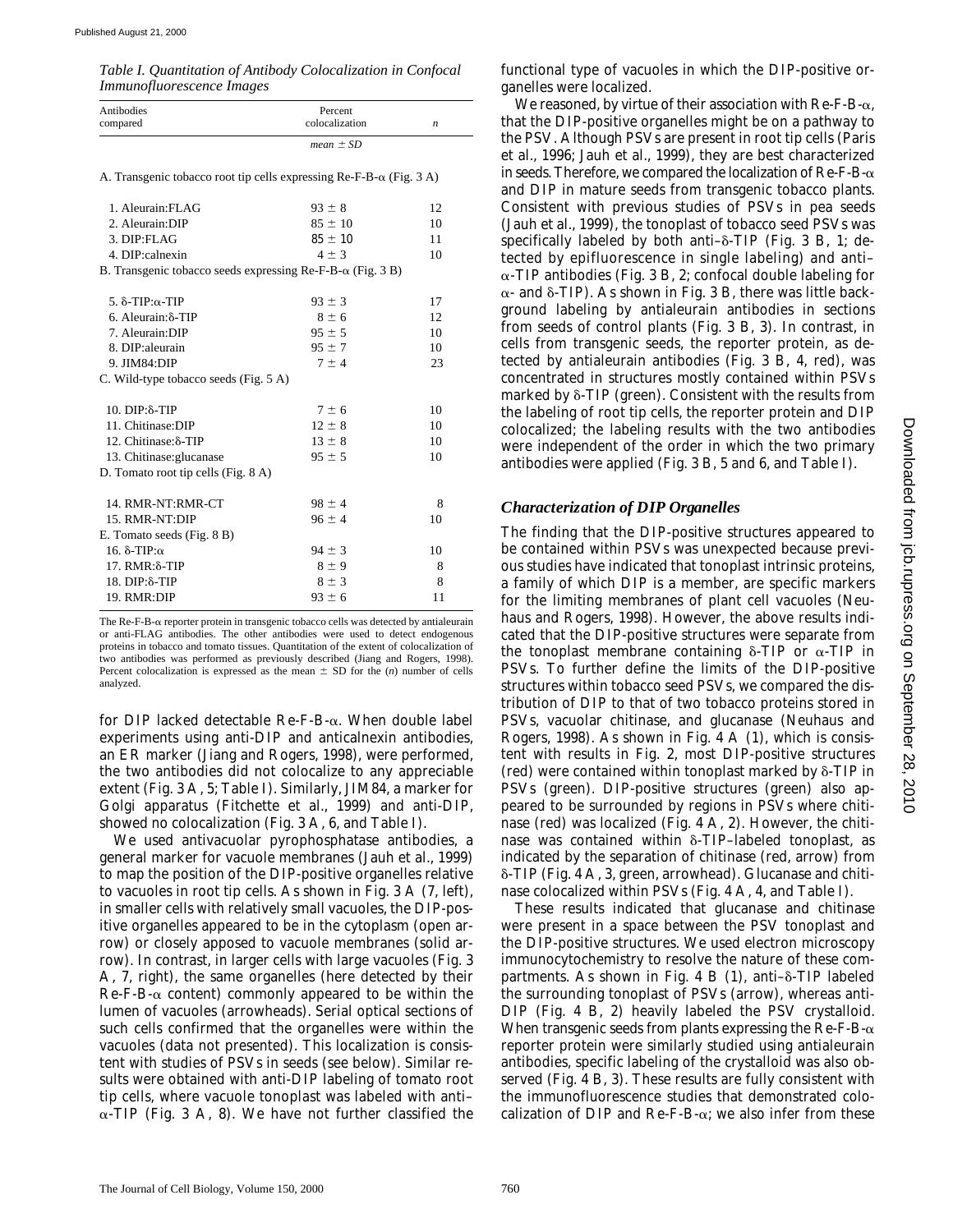

*Figure 4*. Characterization of DIP-positive structures in PSVs. (A) Confocal immunolocalization of DIP in relation to other PSV markers in mature tobacco seeds. Legends above each panel indicate antibodies used to label cells. (1) Organelle stained for DIP (open arrowhead) within PSV stained for  $\delta$ -TIP (closed arrowhead); and (2) staining for chitinase (solid arrow) around the organelle stained for DIP (open arrowhead). (3) Staining for chitinase (arrow) inside a membrane stained for  $\delta$ -TIP (arrowhead); and (4) staining for chitinase and glucanase colocalize (arrow). Quantitation of the extent of colocalization for each pair of antibodies is presented in Table I. (B) Immuno-EM localization of DIP  $(1)$ ,  $\delta$ -TIP  $(2)$  (both from control plants), and aleurain from a transgenic plant expressing  $\text{Re-F-B-}\alpha$  (3) in PSVs of ma-

results that glucanase and chitinase would be localized in the PSV matrix.

#### *DIP Organelles Are External to the PSV in Developing Tobacco Seeds*

Both DIP and Re-F-B- $\alpha$  are integral membrane proteins. Their specific localization to the PSV crystalloid defines it as a membrane-containing compartment separate from PSV tonoplast. We asked how crystalloid membrane could enter the PSV, and what relationship crystalloid had to the small DIP- and reporter-containing organelles outside of vacuoles in root tip cells. Answers to these questions came from studies of developing tobacco seeds.

DIP organelles (red, arrow), similar in size to those observed in root tip cells (Fig. 3), were mainly separated from PSVs marked by  $\delta$ -TIP (green, arrowhead) during early seed development (10 d after pollination; Fig. 5 A, 1); similar results were obtained with anti-DIP and anti–  $\alpha$ -TIP antibodies (Fig. 5 A, 2). As the seed matured (12–14 d after pollination), what appeared to be the translocation of DIP organelles into PSVs (Fig. 5 A, 3, open arrows) and their aggregation within PSVs (Fig. 5 A, 4, open triangles) were observed. These results indicate that DIP organelles originate in the cytoplasm in developing seeds, and that their localization inside seed PSVs is developmentally regulated. These observations would be consistent with those obtained in root tip cells (Fig. 3 A, 7 and 8).

The ultrastructure of DIP-positive structures in developing seeds provided clues as to their assembly. DIP labeling was observed over  $\sim$ 200 nm vesicles in the cytosol, some of which contained internal lucent areas (Fig. 5 B, 1). The crystalloid inside PSVs in developing seeds contained numerous lucent areas reminiscent of the appearance of multivesicular bodies (Robinson et al., 1998a) (Fig. 5 B, 2). Additionally, these structures appeared to be composed of subunits that were aggregated together because the linear patterns of the crystalloid were almost horizontal in one section (open arrow) and vertical (solid arrow) in another, with the two sections separated by a lucent junction (indicated by triangles). This type of organization has been reported for crystalloid in mature seeds from other species (Lott, 1980).

#### *Biochemical Analysis of Purified Crystalloid*

Our localization of the two integral membrane proteins,  $Re-F-B-\alpha$  and DIP, in PSV crystalloid argued that crystalloids must contain lipid. To test this hypothesis directly, we purified PSVs and their crystalloids from pumpkin cotyledons. The PSV preparation (Fig. 6 A) was indistinguishable from the results obtained by Hara-Nishimura et al. (1982). However, we found that it was necessary to wash the crystalloid preparation through a second gradient to remove adherent contaminants. Additionally, we found that pumpkin crystalloids, in contrast to the results from castor beans (Tully and Beevers, 1976; Youle and

ture tobacco seeds. C, crystalloid; M, matrix; LB, lipid body; G, globoid cavity. The PSV shown in 3 is from an endosperm cell and, thus, is larger than those from the embryo cells shown in 1 and 2. Bars: (A)  $10 \mu m$ ; (B)  $200 \text{ nm}$ .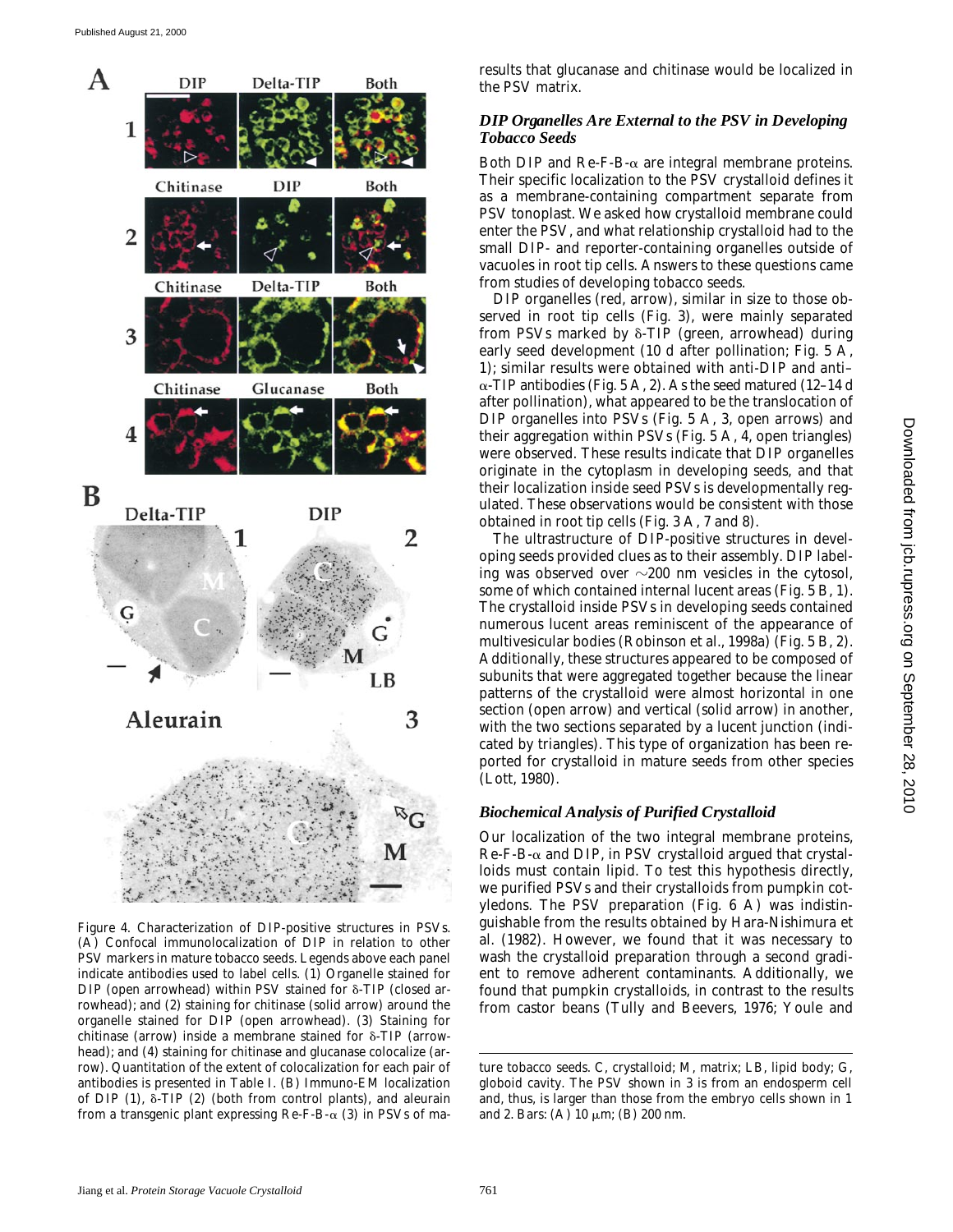

*Figure 5*. Association between DIP organelles and PSV compartments in developing tobacco seeds. (A) Paraffin-embedded sections prepared from immature seeds at 10 days after pollination (DAP; 1 and 2) and 12 DAP (2 and 3) were doublelabeled with anti-DIP (red) and anti- $\delta$ -TIP (1, green) or anti- $\alpha$ -TIP (2, green) antibodies and visualized by confocal immunofluorescence. (1 and 2) Closed arrows indicate examples of an individual DIP compartment separated from PSVs (arrow heads); (2 and 3) DIP-containing organelles (open arrows) within PSVs (arrowheads). (4) Accumulation of multiple DIPpositive structures within PSV (open arrow) and appearance of larger DIP-positive structures (open arrowhead). Panels on the right present nonconfocal DIC images corresponding to those presented for immunofluorescence images. In 3 and 4, black arrowheads indicate PSVs corresponding to those indicated with closed arrowheads in immunofluorescence panels. Open symbols in DIC panels are provided as points of reference only. n, nucleus for all panels. (B) Immuno-EM localization of DIP in developing seeds (12 DAP). 1. Cytoplasmic vesicles labeled by anti-DIP antibodies. (2) Developing crystalloid within the vacuole lumen. Open and closed arrows indicate regions of the crystalloid (enlarged within

the adjacent boxes) where the striations of the crystalloid lattice run almost horizontally and almost vertically, respectively. These two sections of the crystalloid are separated by a lucent strip (indicated between the two triangles). Bars: (A)  $10 \mu m$ ; (B, 1) 200 nm; (B, 2) 100 nm.

Huang, 1976), were not retained on an 80% sucrose cushion, but instead were pelleted to the bottom of the gradient; thus, our final crystalloid preparation (Fig. 6 B) also contained globoid crystals (Tully and Beevers, 1976; Youle and Huang, 1976). The protein profiles from SDS-PAGE analysis of the matrix (Fig. 6 C, lane 1), 30% sucrose surface (lane 2), 30–45% sucrose interface (lane 3), and 45–68% sucrose interface (lane 4) from the first gradient, and 68% sucrose surface (lane 5) and crystalloid pellet (lane 6) from the second gradient are shown in Fig. 6 C. Consistent with previous studies (Hara-Nishimura et al., 1982, 1998), the storage proteins p51 (asterisk) and globulin heavy (dot) and light (open circle) chains were abundant in all fractions including purified crystalloid (lane 6).

The specificity of the fractionation procedure was documented by comparing the distribution of DIP (Fig. 6 D, top) and  $\delta$ -TIP (Fig. 6 D, bottom) in the various fractions. Very small amounts of DIP were detected in the protein from each sucrose step in gradient 1 (lanes 2–4), but  $>95\%$  was present in approximately equal fractions on the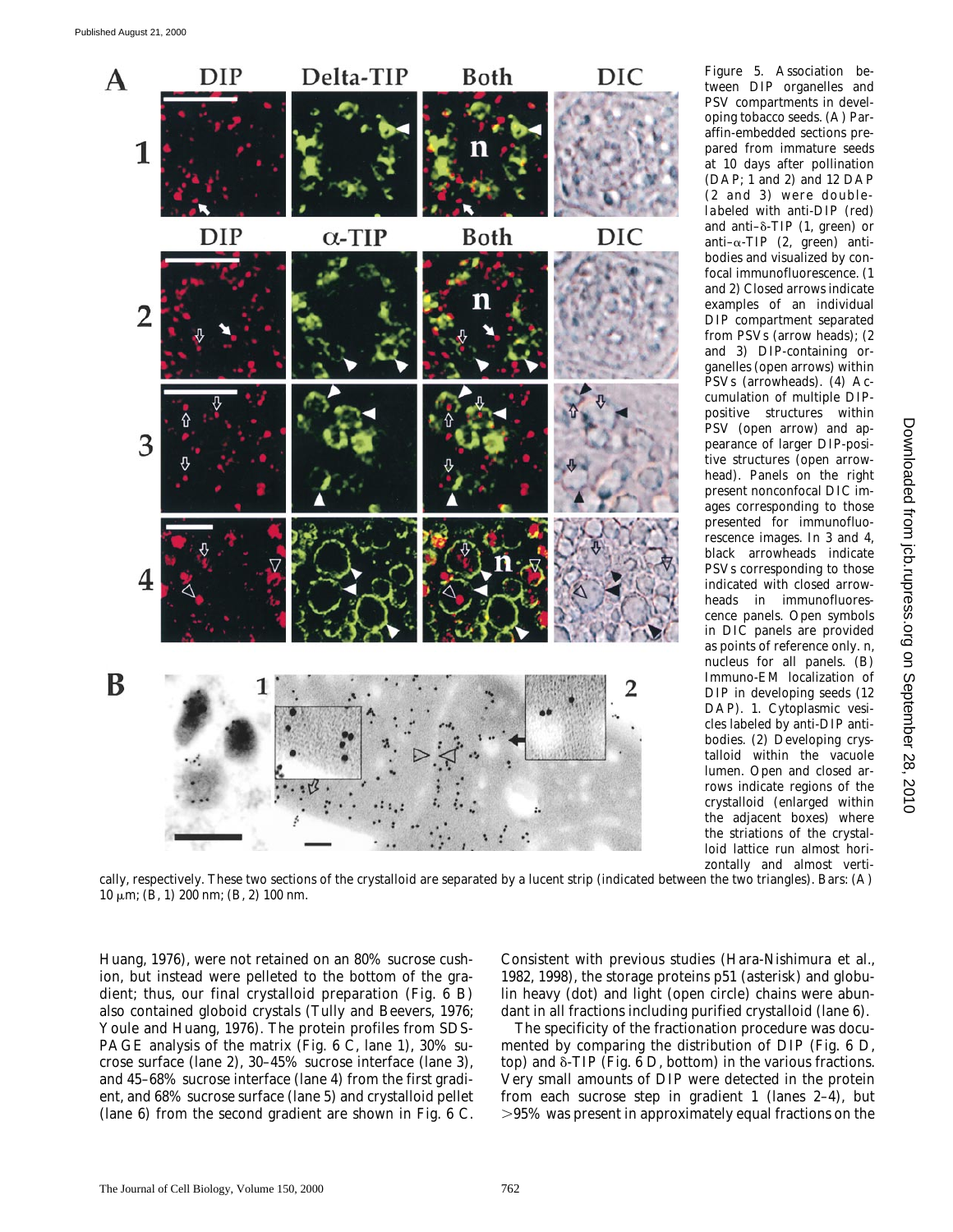

68% sucrose cushion from the second gradient (lane 5) and in the crystalloid pellet (lane 6). In contrast, essentially all  $\delta$ -TIP, a marker for PSV tonoplast, was present on the 68% sucrose cushion from the second gradient (lane 5), with very little associated with the crystalloid pellet (lane 6). This result indicated that the final crystalloid preparation had little contamination from adherent PSV tonoplast membrane. We determined the amount of lipid based on quantitation of the fatty acyl components relative to the amount of protein in the crystalloid preparation. In a sample representing 25% of the crystalloid preparation, there was 3.2 mg of protein and 0.85 mg of lipid (a wt/wt ratio of  $\sim$ 3.8:1). In contrast, 12 mg of protein and 0.7 mg of lipid (a ratio of 17:1) was measured in a sample representing half of the material collected at the surface of the 68% cushion. Considering that the crystalloid preparation contained substantial amounts of soluble storage proteins (see above), this result indicates a high concentration of lipid relative to potential integral membrane protein, and supports the concept that crystalloid contains lipid membranes.

#### *RMR Proteins*

We hypothesized that the  $1-2$ - $\mu$ m DIP organelles present in the cytoplasm of cells in root tips and developing seeds might serve as prevacuolar compartments for PSVs, and that the DIP-positive vesicles (Fig. 5 B, 1) might represent trafficking intermediates serving those compartments. If so, in addition to serving as the destination for  $\text{Re-F-B-}\alpha$ that trafficked directly from the ER, the DIP organelles should also accumulate proteins trafficking from the Golgi apparatus. We have identified a receptor-like protein with those characteristics.

*Figure 6*. Purification of PSVs and crystalloids from pumpkin seeds. (A) Purified PSVs resuspended in glycerol; arrows indicate examples of crystalloids. (B) Purified crystalloids resuspended in 5 mM TE buffer. Bar, 20  $\mu$ m. (C) Coomassie blue-stained SDS-PAGE gel:  $100 \mu g$  of protein was electrophoresed from each fraction (lanes 1–6). Lane at far left contains molecular mass markers, with masses in kilodaltons indicated. Ma, matrix fraction (lane 1); 30, fraction from surface of 30% sucrose (lane 2); 45, 30–45% sucrose interface (lane 3); 68-1, 45–68% interface (lane 4); 68-2, fraction from 68% sucrose surface in second gradient (lane 5); and C, purified crystalloid (lane 6). Positions of p51 and globulin heavy and light chains are indicated with an asterisk, dot, and a circle, respectively. (D) Immunoblot analyses. Proteins from replicate gels, similar to that shown in C, were transferred to nitrocellulose and probed with anti-DIP (top) and anti- $\delta$ -TIP (bottom) antibodies. Positions of molecular mass markers are indicated to right; lane designations are same as in C.

The vacuolar sorting receptor (VSR) proteins, of which BP-80 (Paris et al., 1997) is a prototype, are thought to function as sorting receptors in a Golgi to lytic vacuole pathway (Jiang and Rogers, 1998; Neuhaus and Rogers, 1998). The NH<sub>2</sub>-terminal  $\sim$ 400 amino acids of these proteins define a unique region that was previously thought to lack homologues outside of the plant kingdom. Reexamination of the sequences of two unusual *Arabidopsis thaliana* EST cDNA clones previously identified in database homology searches using the unique VSR region as a query has, however, provided a different picture. Fig. 7 presents the derived amino acid sequences predicted from EST Z35151 and a cDNA (JR702) cloned in our laboratory using EST Z35151 as a probe, from a second cDNA (JR700) cloned using EST Z34589 as a probe, and from two *Arabidopsis* genomic clones, T22J18.16 and  $AC006567$ . At the NH<sub>2</sub> termini are typical signal peptide sequences (boxed), followed by a region homologous to VSR proteins, as shown by comparison to residues 77–139 of  $VSR<sub>At-2</sub>$  (Paris et al., 1997). However, distinct from VSR proteins, beginning with position  $\sim$ 180 is a typical transmembrane domain (lower case) in Z35151/JR702, AC006567, T22J18.16, and JR700. All contain a typical RING-H2 domain as indicated by the asterisks and dots below the sequences. These predicted proteins end with serine-rich regions that lack apparent similarities other than paired Phe residues near their COOH termini (bold print). Z35151/JR702, AC006567, and T22J18.16 also share CT similarities (indicated in italics). The C-RZF protein, expressed in chicken embryo brain and heart cells (Tranque et al., 1996), shares with the plant sequences a signal peptide, VSR homology region, transmembrane sequence, RING-H2 domain, and a serine-rich COOH terminus. Its COOH terminus is also rich in acidic residues.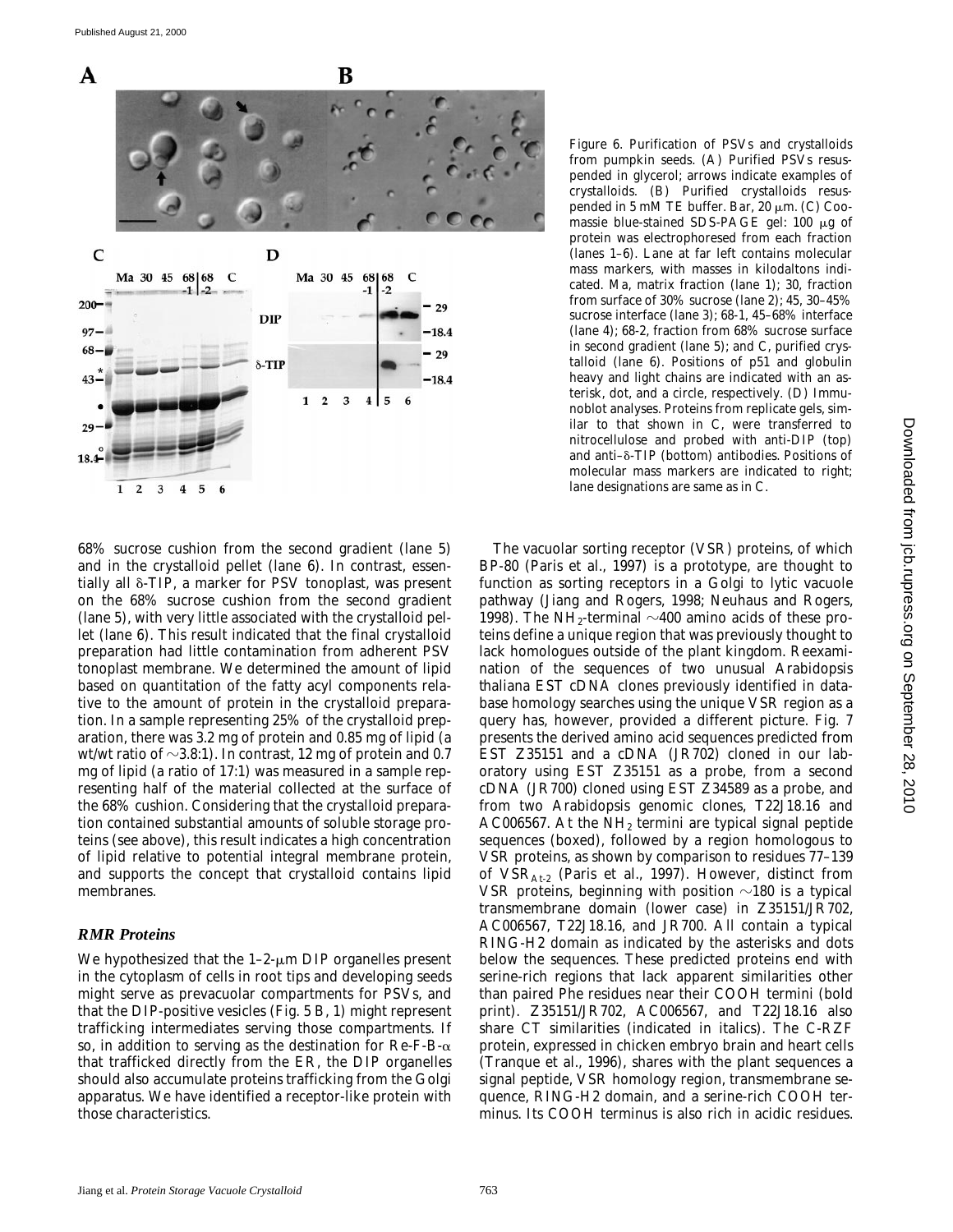Z35151/JR702: AC006567 protein:  $T22J18.16$  protein:  $TRT00$  $C-RZF$ :

Z35151/JR702: AC006567 protein: T22J18.16 protein: JR700:  $VSR_{At-2}$  $C-RZF$ :

Z35151/JR702: AC006567 protein: T22J18.16 protein: JR700:  $VSR_{At-2}$  $C- RZF:$ 

Z35151/JR702: AC006567 protein: T22J18.16 protein: JR700:  $C-REF$ :

Z35151/JR702: AC006567 protein:  $T22J18.16$  protein:  $JR700:$  $C-RCF$ :

| Z35151/JR702:      |
|--------------------|
| AC006567 protein:  |
| T22J18.16 protein: |
| JR700:             |
| $C- RZF:$          |
|                    |
|                    |
| Z35151/JR702:      |
|                    |
|                    |
|                    |

AC006567 protein: TPSMTPTSSF LLSSSSTTPL QSSHELPISI RVDPSLPSTSM FASASSLPGW - 448 T22J18.16 protein: SIATSSLVCI DSPPLGSSVS FSPAHVSSSF IHQFVRSSPMN YPSNASPGLF SSTNHLLSNY TANTFSHFAS AHSLPD - 434 JR700: HKRESPRTDT STSRFAFAQS SQSR - 309  $C-RZF$ :

DNDNIDSSDA ESGVNEESVV VQLQPNDERD YRVTNTV - 381

C-RZF and the plant proteins should all be Type I integral membrane proteins. We have designated these proteins as ReMembR-H2, or RMR, for receptor homology regiontransmembrane domain-Ring H2 motif proteins.

#### *An RMR Protein Colocalizes with DIP*

To study the subcellular localization of an RMR protein, we prepared two antibodies, one raised against a recombinant protein corresponding to the lumenal portion (NT) of

 $10$  $20^{\circ}$ 30 40 50 LVLLLY-VCTVSCLASSKVILMRNNIT MIR-SSI-<u>-VILSLLLISHLV-----SAKVLLIGNSTS</u> -ILTLLLF-IVSYV-VDAGQVILVDSNI **MNLVVLL** -CLLVAAPF-LSSLIRVSLATVVL--NSI MRLVVSS-MLLSIGMLMLSATOIYTIVTVOLFAFLNLLPVEADILAYNFENGT 80 60  $70$  $9<sup>c</sup>$ 100 PSWKGTGE. **EMNKPEO--SSNET EVNTVNVKNGTTV** PMEKRSDOG **kropš** :PSWT−TVE W.RNKPEQ--SPYGTS-PE **PELHAAASNWIOHRII** EPSDFSISFKSQPGALPT ENASEPTVPPPLRD--NSSTA  $130^{7}$ 140 120 110 GNSGG-**GNPSG-**GDSDG-VNPOD  $T-PEE$ **GSNDIEILKE** 190 180 200 -<br>FENsawsima-vsfisllamsavla **SRTDFI** -FETsawsima-isfisllamsavla SKI **NTEDsvwslyasialilslaifcvmv SSEEM** MKI .<br>GRDC .<br>PD-Rosawtvla-isffslllivtfll **TEKGGE** EEFSLPLEyyl---ipfliivgi-clil 220 230 210 240 250 RTSRSSRVREFHGLSRRLVKA SSFHEDNTTAF **HRI** t.c. rrilalngndfhr<mark>i</mark>pksmitr GICDEATTSI tc **HRV** CT. ese. ISTSQFNG-----**M**CRRTVKA CAKIDNTTGR AI ERHTRTTR----EDAKL WHT DSAHHK-AGET  $1a$ **MTOL** AI ( RARRNR-**LRKDOLKK** --KGDEYDV AIC 260 270 280 290 300 SMRTH TGEPPA**SESTPLL GORKSF IST***DKPP<b>SEHTPFL* TAD*EPLATESTPEL* **SWRTH** .<br>WGT **ETMSSEV SQGDSDS** AASSFTSSSL HSSVRSSALL IGPSLGSLPT SISFSPAYAS SSYIRQSFQS SSNRRSPPIS VSRSSVDLRQ QAASPSPSPS QRSYISHMAS POSLGYPTIS PFNTRYMSPY RPSPSNASPA MAGSSNYPLN PLRYSESAGT **FSPYASANSLPDC** QPHTVPMYLS HSRSHTSFQN GSNRFSRPIP VSRSSADLRN AVSQRSYNSP HQVSLPRFLH SRYTHILGPG NASRSQVVGL LTSQREHSLH ONDSRRSFIH GSRISENLRR QASPLQSSSQ RSHLSMKSSH SLGYSTMSPL NAMGMSPYRP ETDSSQEENE VERWIPLIKP LASVSTQSFG ALSESHSHQN MTESSEYEED

*Figure 7*. RMR proteins. Aligned are protein sequences derived from Z35151/JR702, from genomic sequences AC006567 and T22J18.16, from JR700, protein sequence corresponding to amino acids 77–139 from  $VSR<sub>At-2</sub>$  (clone MJ447 [Paris et al., 1997]; and the sequence of C-RZF [Tranque et al., 1996]). Numbers above the aligned sequences serve as reference points only. Z35151 is a partial length clone truncated at both 5' and 3' ends; JR702's 5' truncation coincides with the alanine residue at position 76. These sequences are homologous as judged from smallest sum probability (P) scores obtained as follows using ungapped BLAST search comparisons (http:// www.ncbi.nlm.nih.gov/blast/). When residues 77– 138 from Z35151 were the query sequence, the corresponding sequence from Z34589 (JR700) gave  $P = 6.1 \times 10^{-10}$  and C-RZF gave  $P = 4 \times$  $10^{-5}$ . When the same residues from VSR<sub>At-2</sub> were the query sequence, Z34589 gave  $P = 0.00049$ . Signal peptides predicted from PSORT (http:// psort.nibb.ac.jp:8800) and from SignalP (http:// www.cbs.dtu.dk/services/SignalP/) analyses are represented by rectangular boxes at the sequences' NH2 termini. Internal boxed triplets indicate potential asparagine glycosylation sites. Residues identical at a given position in all, or all but one, of the aligned sequences are highlighted with black; similar residues at a given position in all of the sequences are highlighted with gray. The two asterisks above the sequences indicate two conserved cysteine residues that would be expected to form an intramolecular disulfide bond during chaperone-assisted folding in the ER. A transmembrane domain for each sequence predicted from TMpred (http://www. isrec.isb-sib.ch/software/TMPRED\_form.html) and from PSORT analyses is indicated with lowercase letters. Beneath the alignments are dots and asterisks to indicate highly conserved RING H2 zinc binding ligands and hydrophobic residues (Saurin et al., 1996), respectively. In bold type are FXXFA or FXFA residues near the COOH termini of the plant sequences, while two clusters of sequence similarity in JR703, AC006567 and T22J18.16 COOH-terminal regions are italicized. In C-RZF, ENTPLL and FGAL in bold type indicate potential dileucineand tyrosine-based targeting motifs, respectively. Gray boxes show conserved dileucine motif sequences in three plant proteins and C-RZF. Numbers at the ends of the sequences indicate the number of amino acid residues presented for each.

the Z35151/JR702 protein (residues 17–155), and the other against a synthetic peptide corresponding to residues 272– 287 in its cytoplasmic tail (CT). As shown in Fig. 8 A, both antibodies (NT and CT) detected a single protein of the same, appropriate size on Western blots of *Arabidopsis* root extracts. These antibodies were used in immunofluorescence experiments to localize the protein. We used both *Arabidopsis* and tomato cells because the sequence of an RMR protein predicted from a tomato EST clone, AW223218, is very similar to that of the *Arabidopsis* pro-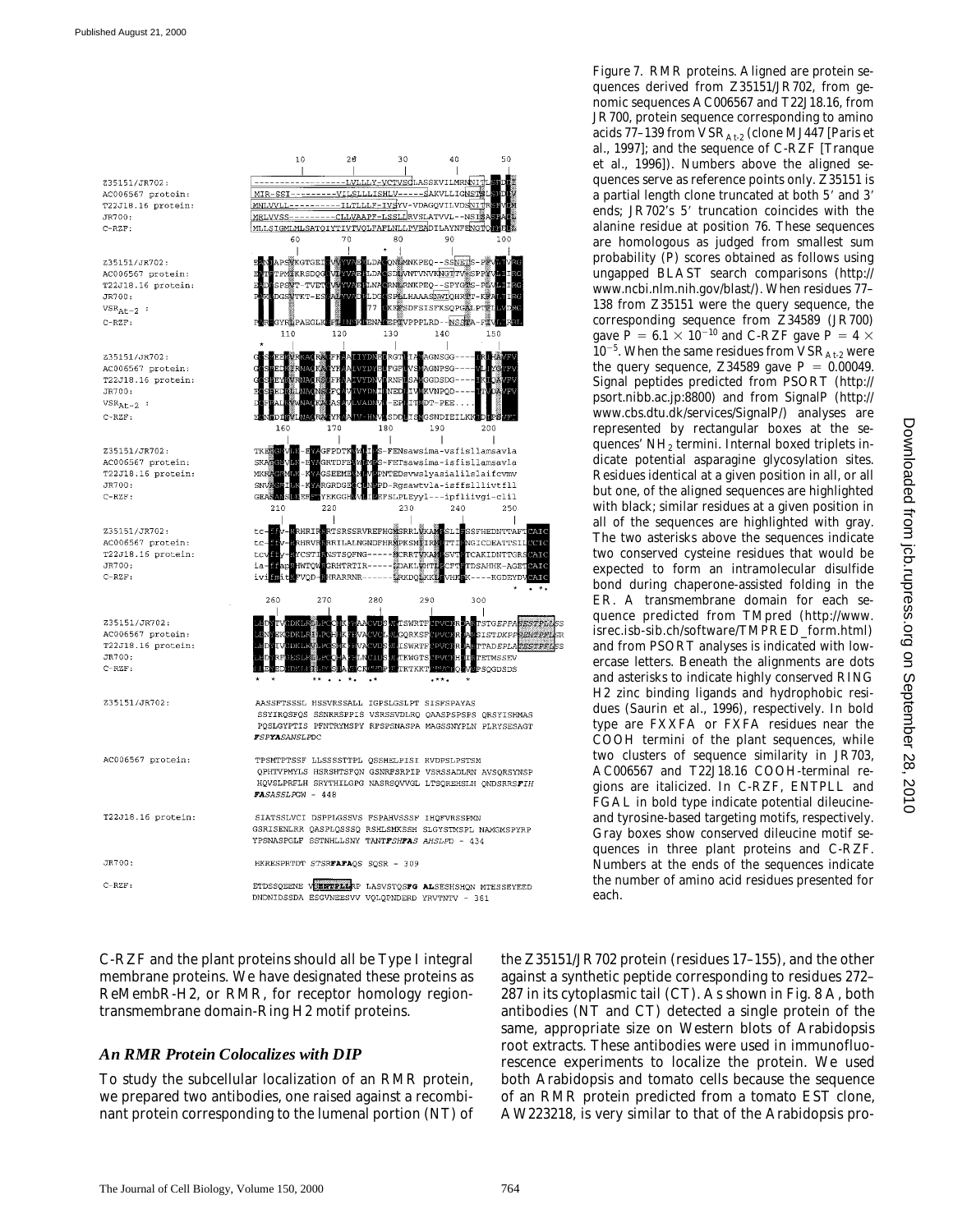

*Figure 8*. RMR protein and DIP colocalize. (A) Western blot detection of RMR protein from root extracts of *Arabidopsis*; arrow indicates RMR protein. Antibodies raised against the lumenal portion of RMR protein Z35151/JR702 (NT; residues 17–155) or to a synthetic peptide corresponding to 16 amino acids of its cytoplasmic tail (CT; residues 272–278) were used. M, molecular mass markers with sizes in kilodaltons indicated to the left. (B) RMR and DIP colocalize in root tip cells of *Arabidopsis* and tomato. Paraffin-embedded sections of *Arabidopsis* (1 and 2) and root tip cells of tomato (3 and 4) were double-labeled with two antibodies as indicated above each panel. Open arrows indicate examples of organelles where each pair of antibodies colocalizes. V, vacuole; n, nucleus. (C) RMR and DIP colocalize within PSVs in mature tomato seeds. Paraffin-embedded sections of mature tomato seeds were doublelabeled with two antibodies as indicated above each panel. (1) Control to demonstrate that in tomato, as in tobacco, PSV tonoplast contains both  $\alpha$ - and  $\delta$ -TIPs (arrowhead). (2) Organelle labeled for RMR (red, ar-

row) is within PSV marked by  $\delta$ -TIP (green, arrowhead). (3) Organelle labeled for DIP (arrow, red) is within PSV marked by  $\delta$ -TIP (green, arrowhead). (4) RMR and DIP antibodies colocalize (arrow). Quantitation of the extent of colocalization for each pair of antibodies for relevant panels is presented in Table I. (D) Immuno-EM labeling of tomato PSV crystalloid (C) with a mixture of anti-RMR lumenal and cytoplasmic domain antibodies. M, matrix; LB, lipid body; G, globoid cavity. Bars, 200 nm.

tein, including a highly conserved region with a single glutamic to aspartic acid change corresponding to the peptide used for preparing the antibody.

As shown in Fig. 8 B (1 and 3), the NT and CT antibodies colocalized on the same organelles in *Arabidopsis* and tomato root cells, respectively. These organelles were also labeled with the anti-DIP antibodies (Fig. 8 B, 2 and 4, and Table I). The facts that the antibodies were highly specific (Fig. 8 A), and that both identified the same, DIP-positive organelles is strong evidence that these organelles contain the RMR protein in both plant species. When mature tomato seeds were studied, the pattern for RMR protein labeling (Fig. 8 C, 1) was indistinguishable from that for DIP (Fig. 8 C, 2), and the two antibodies colocalized when compared directly (Fig. 8 C, 3, and Table I). Electron microscopy immunocytochemistry confirmed that this labeling was indeed localized to PSV crystalloid (Fig. 8 D).

#### *Use of a Reporter Protein to Determine Traffic of RMR Proteins in Tobacco Protoplasts*

Our reporter protein system utilizes specific proteolytic processing of the proaleurain moiety as a marker for traffic to the lytic prevacuolar compartment (Jiang and Rogers, 1998). Thus, the proaleurain moiety in a reporter protein containing the BP-80 TMD/CT (designated Re-F-B-B) was processed into a mature form, whereas Re- $F-B-\alpha$ , with the  $\alpha$ -TIP CT, was directed to a vacuolar compartment where processing did not occur (Jiang and Rogers, 1998). Therefore, we constructed a new reporter protein containing TMD/CT from the RMR protein JR702 designated Re-F-R-R (Fig. 9 A). When this protein was studied in pulse-chase immunoprecipitation experiments in tobacco protoplasts, the protein was present exclusively in the membrane fraction and remained intact throughout the 4-h chase period (Fig. 9 B). This pattern was similar to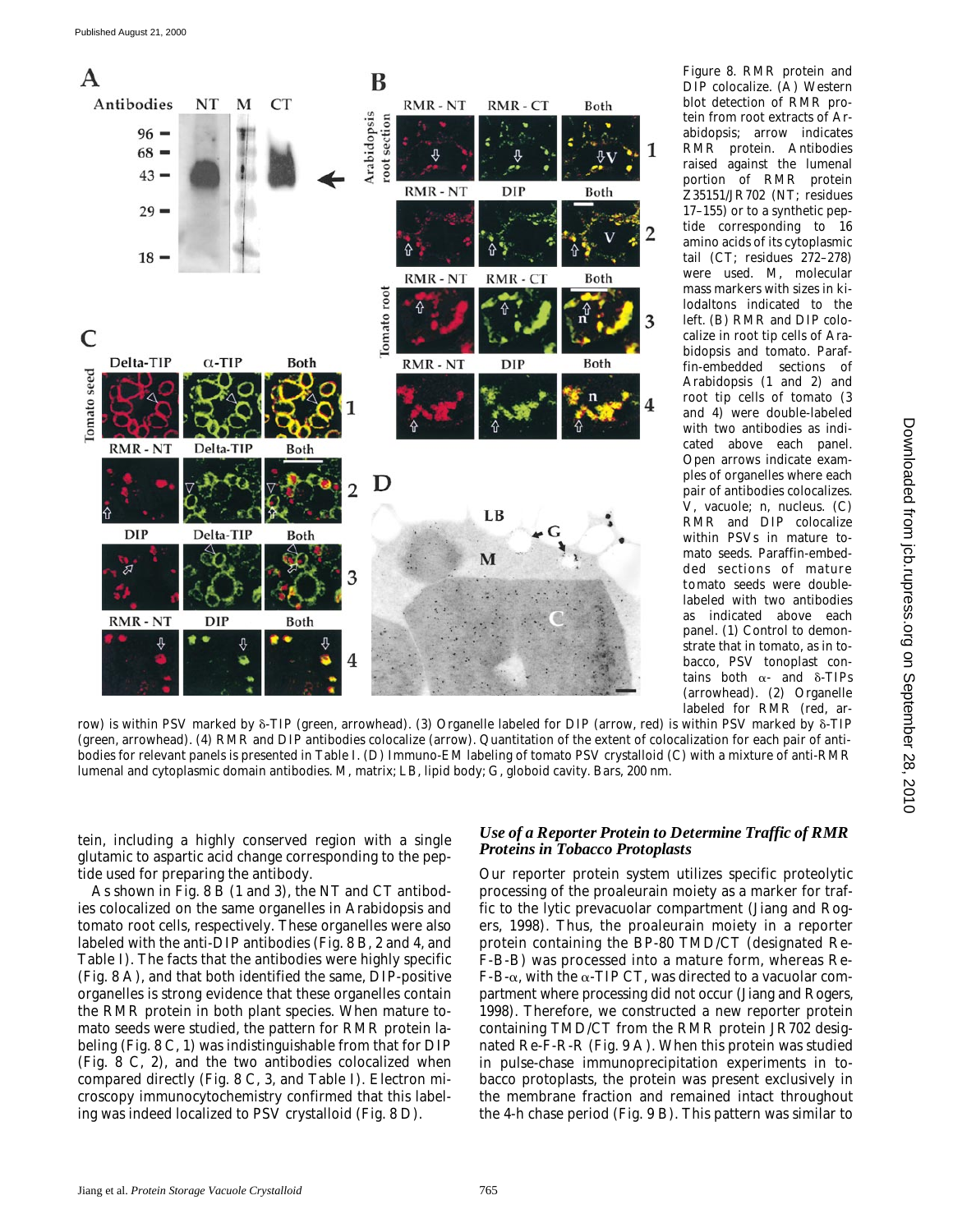

RMR TMD and CT traffics via the Golgi apparatus to a PSV-like compartment in tobacco suspension culture cells. (A) Schematic illustration of the Re-F-R-R reporter protein that contains mutated proaleurain (open rectangle), the FLAG epitope (F, stippled rectangle), the transmembrane domain (TMD, black rectangle) and the RMR cytoplasmic tail (CT, gray with horizontal stripes). The RMR CT contains a RING-H2 motif (C3H2C3, stippled circle). The numbers below indicate the number of amino acid residues in each portion of the sequence. (B) Pulse-chase analysis of Re-F-R-R. Protoplasts expressing Re-F-R-R were labeled with [35S]methionine and cysteine for 1 h and chased with cold methionine and cysteine for an additional 2 and 4 h before soluble (CS) and membrane (CM) fractions (Jiang and Rogers, 1998) were collected. Each sample was immunoprecipitated with antialeurain antibodies, followed by SDS-PAGE and fluorography. The arrow in B–D indicates the full-length Re-F-R-R reporter protein. (C) Re-F-R-R reaches vacuoles. Protoplasts expressing wild-type proaleurain (lanes 1 and 2) and Re-F-R-R (lanes 3 and 4) were labeled with [ 35S]methionine and cysteine for 3 h before vacuole (V) and pellet (P) fractions were collected. Each sample was immunoprecipitated with antialeurain antibodies, followed by SDS-PAGE and fluorography. The dot and asterisk indicate proaleurain and mature aleurain, respectively. (D) Re-F-R-R acquires complex modifications to asparagine-linked glycans. Protoplasts expressing reporter proteins (Re-F-B-B, Re-F-B-a, and  $Re-F-R-R$ ) were labeled with  $[^{35}S]$ methionine and cysteine for 3 h before CM fractions

*Figure 9*. A reporter protein containing the

were collected. Each sample was immunoprecipitated by antialeurain antibodies (A, lanes 1, 3, and 5). Half of the immunoprecipitated products were reimmunoprecipitated with anti–complex glycan antibodies (G, lanes 2, 4, and 6), followed by SDS-PAGE and fluorography. The arrowhead indicates full-length Re-F-B-B and Re-F-B- $\alpha$  reporter proteins. (E) Re-F-R-R colocalizes with  $\alpha$ -TIP protein when the two are coexpressed in tobacco protoplasts. Protoplasts coexpressing either  $Re-F-R-R/\alpha-TIP$  (1) or  $Re-F-B-B/\alpha-TIP$  (2) were fixed and double-labeled with anti-FLAG (red) and anti- $\alpha$ -TIP CT peptide (green) antibodies. n, nucleus. Bar, 10  $\mu$ m.

that obtained previously with  $\text{Re-F-B-}\alpha$  (Jiang and Rogers, 1998).

Although Re-F-R-R remained intact, it trafficked to a vacuolar compartment. We used a simple step gradient fractionation method after a 3-h labeling period to separate the ER and Golgi apparatus that collect in the pellet from vacuoles that float on the cushion (Jiang and Rogers, 1998). As shown for soluble proaleurain expressed in protoplasts as a positive control, the 42-kD precursor was predominantly in the pellet fraction (Fig. 9 C, lane 2, dot), whereas 32-kD–processed mature aleurain was predominantly in the vacuole fraction (lane 1, asterisk). More than half of intact Re-F-R-R partitioned in the vacuole fraction (Fig. 9 C, lane 3), a result similar to that obtained previously with  $\text{Re-F-B-}\alpha$  (Jiang and Rogers, 1998).

Acquisition of complex modifications to asparaginelinked glycans as detected by anti–complex glycan antibodies is a marker for protein traffic through the plant Golgi apparatus (Jiang and Rogers, 1998). Therefore, we compared the glycosylation patterns of the three different reporter proteins. Consistent with previous results, antibodies against complex glycans detected the full-length protein

from protoplasts expressing Re-F-B-B (Fig. 9 D, lane 2, arrowhead) but not Re-F-B- $\alpha$  (lane 4); this result was part of the basis for our conclusion that  $\text{Re-}F-\text{Re-}a$  did not transit the Golgi apparatus on its way to a vacuole destination (Jiang and Rogers, 1998, 1999). In contrast, however, fulllength Re-F-R-R was readily detected by anti–complex glycan antibodies (Fig. 9 D, lane 6, arrow). These results demonstrate that Re-F-R-R traffics through the Golgi apparatus before reaching a vacuolar compartment that lacks protease activity for processing the proaleurain moiety. The question remained, was it the same compartment to which Re-F-B-a moved?

We previously used colocalization with intact  $\alpha$ -TIP protein to define the compartment to which  $\text{Re-F-B-}\alpha$ moved when the two proteins were coexpressed (Jiang and Rogers, 1998). Therefore, we compared the localization of Re-F-R-R, detected with anti-FLAG, and  $\alpha$ -TIP using double-labeled immunofluorescence in protoplasts coexpressing these two proteins. As shown in Fig. 9 E, 1, Re-F-R-R (red) and  $\alpha$ -TIP protein (green), predominantly colocalized as indicated by the yellow color in the merged image (both). The extent of colocalization for anti-FLAG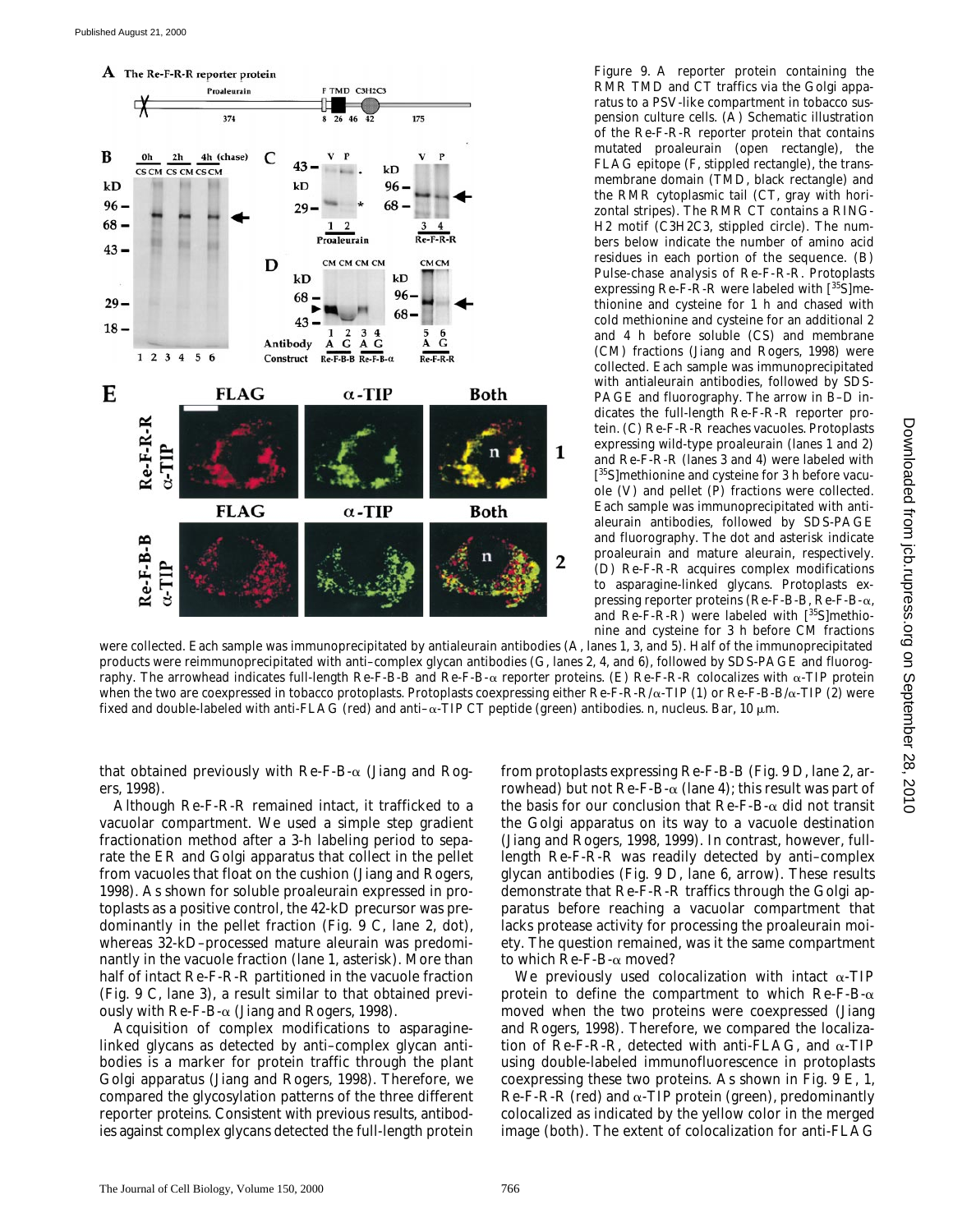and anti- $\alpha$ -TIP antibodies was 85  $\pm$  18% (*n* = 12). In contrast, in protoplasts expressing Re-F-B-B, which traffics in the lytic vacuole pathway, and  $\alpha$ -TIP (Fig. 9 E, 2), Re-F-B-B (red) and  $\alpha$ -TIP (green) antibodies were largely separate, a result which is consistent with previous studies (Jiang and Rogers, 1998). This negative control supports the specificity of results with Re-F-R-R, which indicate that that reporter and the  $\alpha$ -TIP protein were predominantly present in the same organelles when expressed together in tobacco protoplasts.

#### *Discussion*

In spite of substantial progress in identifying vesicle carriers for storage protein transport to PSVs in seeds (Hara-Nishimura et al., 1998; Hinz et al., 1999), relatively little is known of mechanisms for sorting proteins into the vesicles, of the identities and molecular composition of prevacuolar intermediates in the pathways, and of the relative contributions to these intermediates from pathways originating directly from the ER as compared with pathways from the Golgi apparatus. Additionally, the reasons why PSVs have a complex structure with morphologically distinct matrix, crystalloid, and globoid cavity compartments (Lott, 1980; Weber and Neumann, 1980) has been unexplained. Results presented here address some of these questions.

Our studies used antibodies against three different proteins, a chimeric reporter protein,  $\text{Re-E-B-}\alpha$ , a fourth member of the tonoplast intrinsic protein family (Neuhaus and Rogers, 1998), DIP, and a novel receptor-like protein of the RMR family to define a new organelle in plant cells. We have shown that all three are concentrated in the PSV crystalloid and within  $1-2$ - $\mu$ m round and elongated structures in the cytoplasm of root tip cells and cells in the developing seed. We have designated these cytoplasmic structures as DIP organelles to emphasize the close correlation between the presence of different TIP isoforms and specific functions of organelles in the vacuolar system (Jauh et al., 1999). The presence of DIP in these organelles was defined by labeling with the anti-DIP peptide antibodies. We believe this definition is reliable because of the high specificity of the antibodies on Western blot analyses of tissue extracts and because we obtained essentially the same results using extracts and sections from three different plants: snapdragon, tomato, and tobacco. The presence of DIP within internal membranes rather than on a peripheral tonoplast further emphasizes the possibility of a structural function for the protein.

Further studies with DIP demonstrated that PSV crystalloid appears to be formed during seed development when  $1-\overline{2}$ - $\mu$ m DIP organelles are taken up from the cytoplasm into PSVs where they aggregate to form the crystalloid. A similar uptake of DIP organelles into vacuoles in root tip cells also seems to be developmentally regulated. It is possible that this process may be related to the formation of what have been termed vacuolar protein bodies in vegetative tissues (Greyson and Mitchell, 1969; Shumway et al., 1972). As little or no DIP labeling was detected in the PSV tonoplast, and little or no labeling for  $\delta$ -TIP or a-TIP (PSV tonoplast markers) was detected around or in the crystalloid, we hypothesize that the DIP organelles in the cytoplasm are surrounded by a membrane that fuses

This hypothesis is reasonable based upon precedents in other systems. The presence of distinct membrane domains, where the surrounding membrane and membrane comprising the internal multivesicular bodies have separate protein and lipid compositions, is well established for mammalian (Kobayashi et al., 1998) and yeast (Odorizzi et al., 1998) endosome/prevacuolar compartment multivesicular bodies. In the latter system, it is clear that the surrounding membrane fuses with the vacuole membrane to release the internal vesicles into the vacuole lumen where they are degraded (Odorizzi et al., 1998). In contrast, internal membranes from DIP organelles are preserved and form a distinct storage compartment in PSVs. Yolk platelets in oocytes represent endosomally derived multivesicular bodies that have been converted to a storage function, but there the yolk crystalloid is primarily formed from initially soluble yolk protein (Wall and Patel, 1987), whereas our results indicate that PSV crystalloid may receive its fundamental structure from membrane lamellae (see below).

The presence of Re-F-B- $\alpha$  indicates that the DIP organelles must be formed, in part, from membrane derived from the ER. The 15-amino acid  $\alpha$ -TIP CT on Re-F-B- $\alpha$ was responsible for directing it to this destination. However, intact  $\alpha$ -TIP was not present in DIP organelles, but rather was localized to PSV tonoplast. This observation indicates that multiple determinants for targeting must be present within an intact TIP molecule, a possibility that may explain different targeting results when green fluorescent protein was inserted at different positions in a  $\gamma$ -TIP protein sequence (Neuhaus, 2000). The facts that the RMR protein was also concentrated in DIP organelles, and that a reporter protein constructed with the RMR transmembrane domain and cytoplasmic tail moved through the Golgi apparatus before reaching the same vacuolar destination as that targeted by  $\text{Re-}F-\text{Re-}x$  in tobacco protoplasts, argue that DIP organelles must also be the destination of vesicular traffic from the Golgi apparatus. Our chimeric reporter protein trafficking assay is based upon extensive precedents in both mammalian and yeast systems (Jiang and Rogers, 1998) that document the usefulness of the approach. However, we cannot exclude the possibility that interactions by the lumenal portion of an intact RMR protein might somehow modify traffic of the protein in a manner that could not be predicted from our assay. With this caveat in mind, our results indicate that DIP organelles serve as a Golgi to PSV prevacuolar compartment, but several questions remain to be answered about that function. It is not clear if all proteins destined for the PSV, including those destined for the matrix, move through DIP organelles. Their relationship to other organelles associated with the PSV pathway also remains to be established.

Because PSVs of legumes, including the pea, lack crystalloid, it is not clear how our results relate to those from studies that identified multivesicular bodies as prevacuolar organelles in developing pea cotyledons (Robinson et al., 1998a). Additionally, further studies will be necessary to relate our results to those obtained in cereal endosperm cells (Levanony et al., 1992; Herman and Larkins, 1999). However, it is likely that our results are relevant to the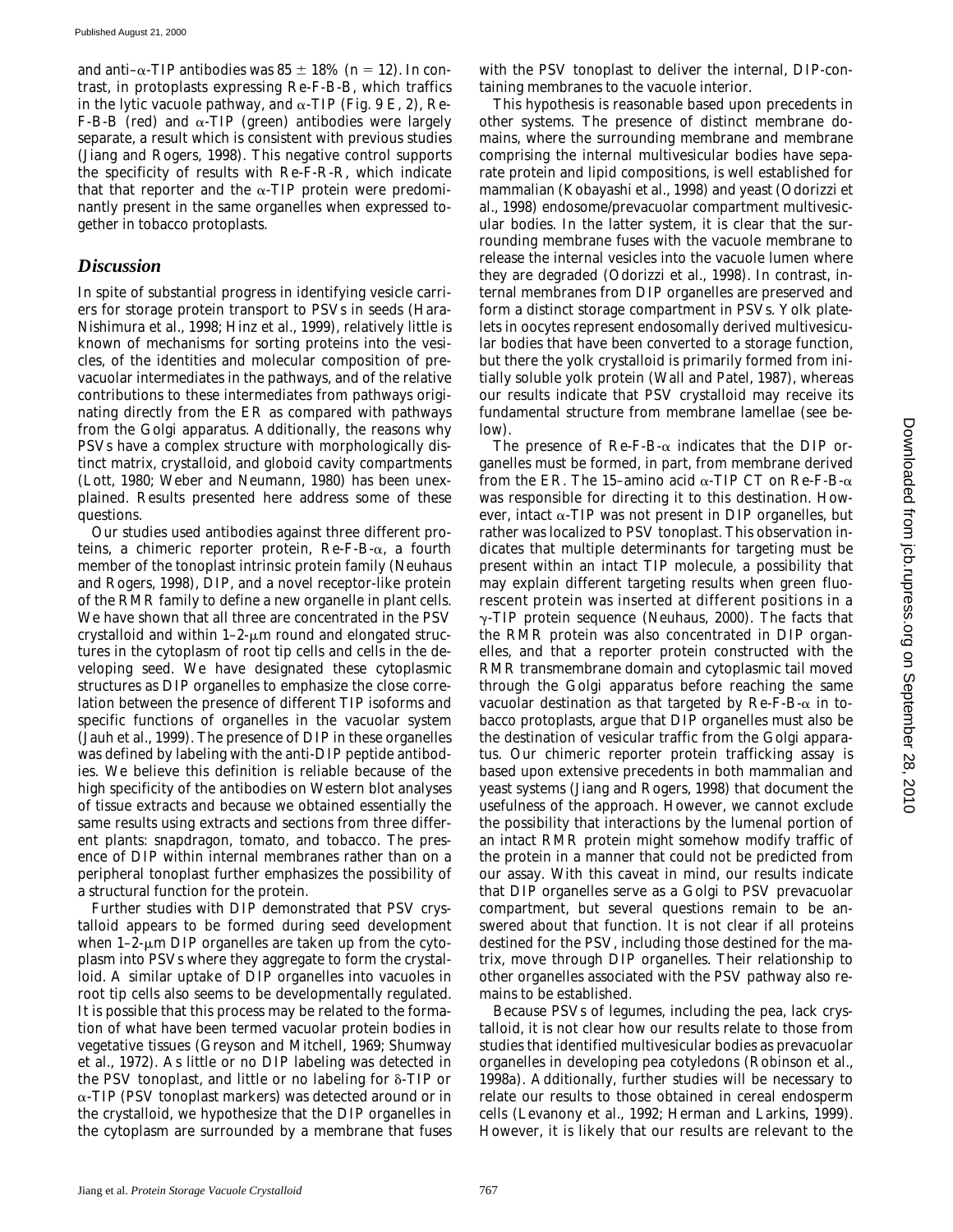pioneering studies of precursor-accumulating vesicles (Hara-Nishimura et al., 1991, 1998; Hayashi et al., 1999). Those studies used plants whose PSVs are known to contain crystalloid. The precursor-accumulating vesicles were shown to contain precursor forms of the pumpkin storage globulins (Hara-Nishimura et al., 1991, 1998), which are proteolytically processed to a mature form upon reaching the PSV (Hara-Nishimura and Nishamura, 1987; Hara-Nishimura et al., 1991). Thus, they clearly represent intermediates in a pathway to the PSV, and data strongly indicate that they initially form by budding directly from the ER (Hara-Nishimura et al., 1998; Hayashi et al., 1999). Additionally, precursor-accumulating vesicles also have functional and morphological characteristics of prevacuolar compartments that participate in Golgi to PSV traffic. In castor bean, proteins carrying Golgi-mediated complex modifications to asparagine-linked oligosaccharides are localized to the vesicles' peripheral lucent zone, whereas storage globulin precursors are predominantly localized to the central osmiophilic region (Hara-Nishimura et al., 1998). Interestingly, when purified precursor-accumulating vesicles were fixed and stained to optimize visualization of membranes, their peripheral lucent zone was shown to contain abundant internal vesicles (Hara-Nishimura et al., 1998). Thus, they represent a type of multivesicular body. It will be of some interest in the future to determine if they also contain DIP and RMR proteins. It is likely that the cytoplasmic and intravacuolar protein bodies containing zeins in the developing seeds of transgenic tobacco plants identified by Coleman et al. (1996) are equivalent to precursor-accumulating vesicles/DIP organelles.

The first RMR protein to be identified, C-RZF, was proposed to be a transcription factor localized to the nucleus (Tranque et al., 1996). However, those studies used antibodies directed to a sequence including the RING-H2 domain and may have cross-reacted with other nuclear proteins. In experiments using the antibodies to immunoprecipitate C-RZF, membrane fractions from the cells were not analyzed, and immunofluorescence patterns were consistent with both nuclear and endosomal labeling (Tranque et al., 1996). Thus, consistent with our analysis of the structure of C-RZF (Fig. 7), and our studies of the closely related plant RMR protein presented here, C-RZF and its mammalian equivalents may also be integral membrane proteins that traffic in an endosomal pathway. Although there is a more distantly related RMR protein predicted from a *Schizosaccharomyces pombe* genomic sequence (GenBank accession No. CAB0867.1), we have been unsuccessful in detecting homologues in the *Saccharomyces cerevisiae* genome. The lumenal domain of the RMR proteins is homologous to a portion of the BP-80 VSR protein that is known to participate in ligand binding (Cao et al., 2000). This raises the interesting possibility that RMR proteins could participate in protein–protein interactions during their transit through the Golgi apparatus. The question of whether these proteins could have a role in the sorting of soluble proteins to the plant PSV, or in a non-mannose-6-phosphate–mediated lysosomal sorting in mammalian cells (Glickman and Kornfeld, 1993; McIntyre and Erickson, 1993) remains to be investigated. The fact that the plant RMR protein was concentrated in the DIP organelles and PSV crystalloid indicates, however, that it may not recycle to the Golgi apparatus and that it may have a structural role in those locations.

The presence of a RING-H2 motif in the RMR cytoplasmic tail provides an additional mechanism for protein– protein interactions. Although this motif consists of two tandemly repeated sets of four zinc-binding ligands that interact with two zinc molecules in a unique cross-brace structure (Saurin et al., 1996) similar to that of the FYVE finger, the latter is distinguished by eight cysteine residues and by the presence of a cluster of highly conserved basic amino acids that are essential for its function (Gaullier et al., 1998; Misra and Hurley, 1999). Thus, the RING-H2 and FYVE fingers are structurally and functionally distinct. The RING-H2 motif is characteristically present at the COOH terminus of proteins that may interact on the cytoplasmic face of membranes. For example, rapsyn associates with the cytoplasmic portion of the acetylcholine receptor, where its RING-H2 domain is essential for receptor clustering (Bezakova and Bloch, 1998). In yeast, Vps18p/PEP3p and Vps11p/Pep5p are components of a protein complex that is associated with the vacuole membrane and is essential for the traffic of proteins to the vacuole (Rieder and Emr, 1997). A number of *Arabidopsis* integral membrane proteins with cytoplasmic RING-H2 motifs have been identified (Jensen et al., 1998), but these differ from RMR proteins in that they have little or no sequence at the NH<sub>2</sub> terminus that projects beyond the transmembrane domain, and they lack other conserved motifs identified in the cytoplasmic tails of the RMR proteins.

The presence of three integral membrane proteins in PSV crystalloid,  $\text{Re-F-B-}\alpha$ , DIP, and the RMR protein, and the presence of substantial amounts of lipid in purified pumpkin crystalloid argue strongly that membranes comprise part of the crystalloid structure. This hypothesis would be consistent with the multilamellar structure of crystalloid as defined from freeze-fracture studies (Lott, 1980; Spitzer and Lott, 1980). Thus, we would predict that the lamellae are formed from parallel arrays of membranes separated by selected soluble proteins packaged between them. It will be of some interest to identify other protein components within the crystalloid and to define its lipid components. The knowledge that RING-H2 motifs are important in other systems for promoting protein–protein interactions would raise the possibility that RMR protein RING-H2–mediated interactions may help form or stabilize the crystalloid structure. The membrane surrounding the globoid cavity in PSVs carries a protein marker not present on either PSV tonoplast or crystalloid (Jiang, L., and J.C. Rogers, unpublished data). Thus, the PSV tonoplast, the crystalloid, and the globoid cavity each appear to derive from separate membrane-bound compartments and assemble during seed maturation into the final, compound organelle representing the mature PSV. It is likely that this unique structure is necessary for both optimal storage of proteins as well as for packaging of the machinery, which will later be rapidly activated during germination to digest the stored components.

This research was supported by grants from the Department of En-

We thank Drs. Frederick Meins and Chris Hawes for providing antibodies, and Dr. John Browse for performing lipid assays. The advice and assistance from Drs. Vince Franceschi and Chris Davitt at the microscopy center of Washington State University is greatly appreciated.